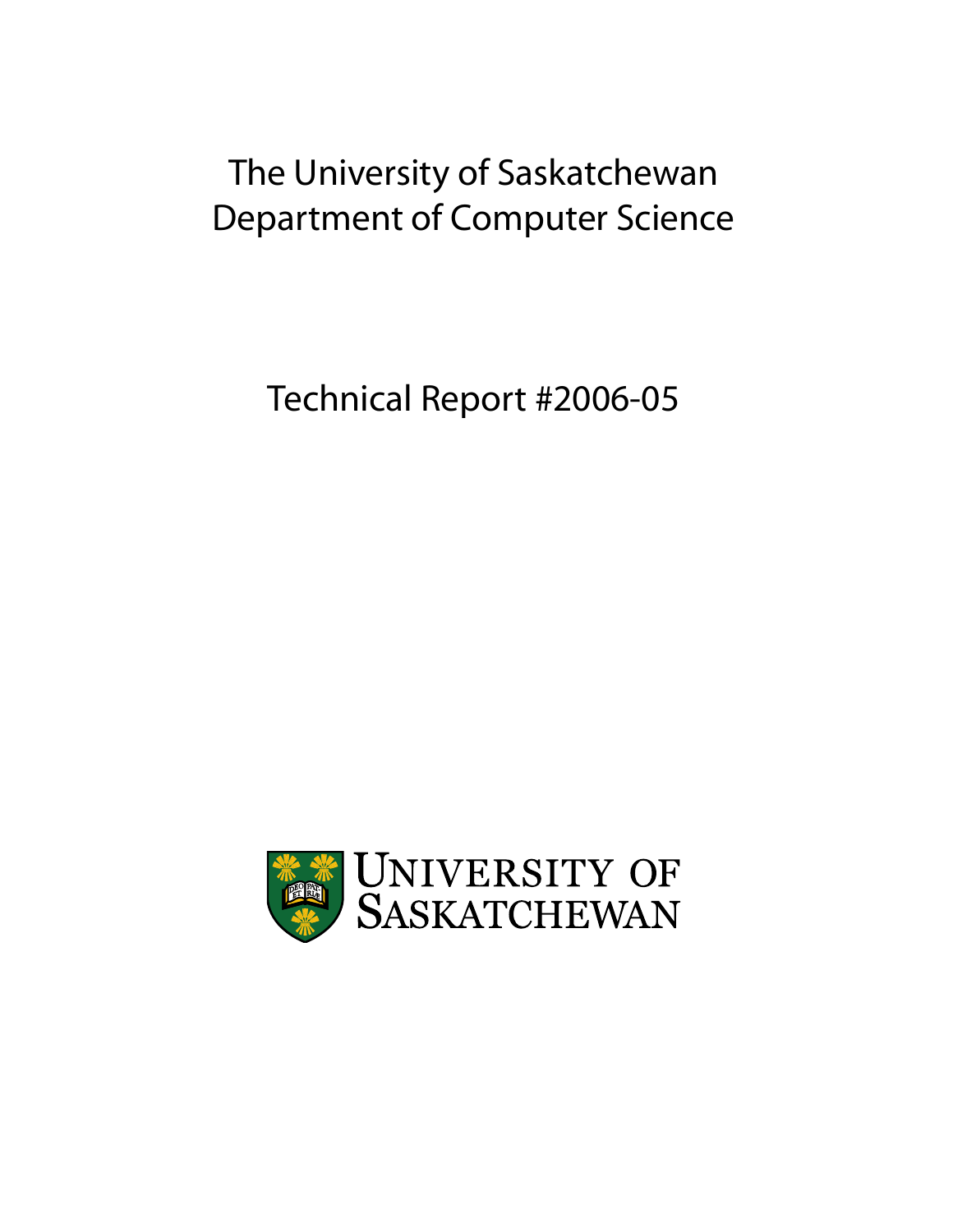## Line Detection for Moth Flight Simulation

Brennan Rusnell Mark Eramian

August 18, 2008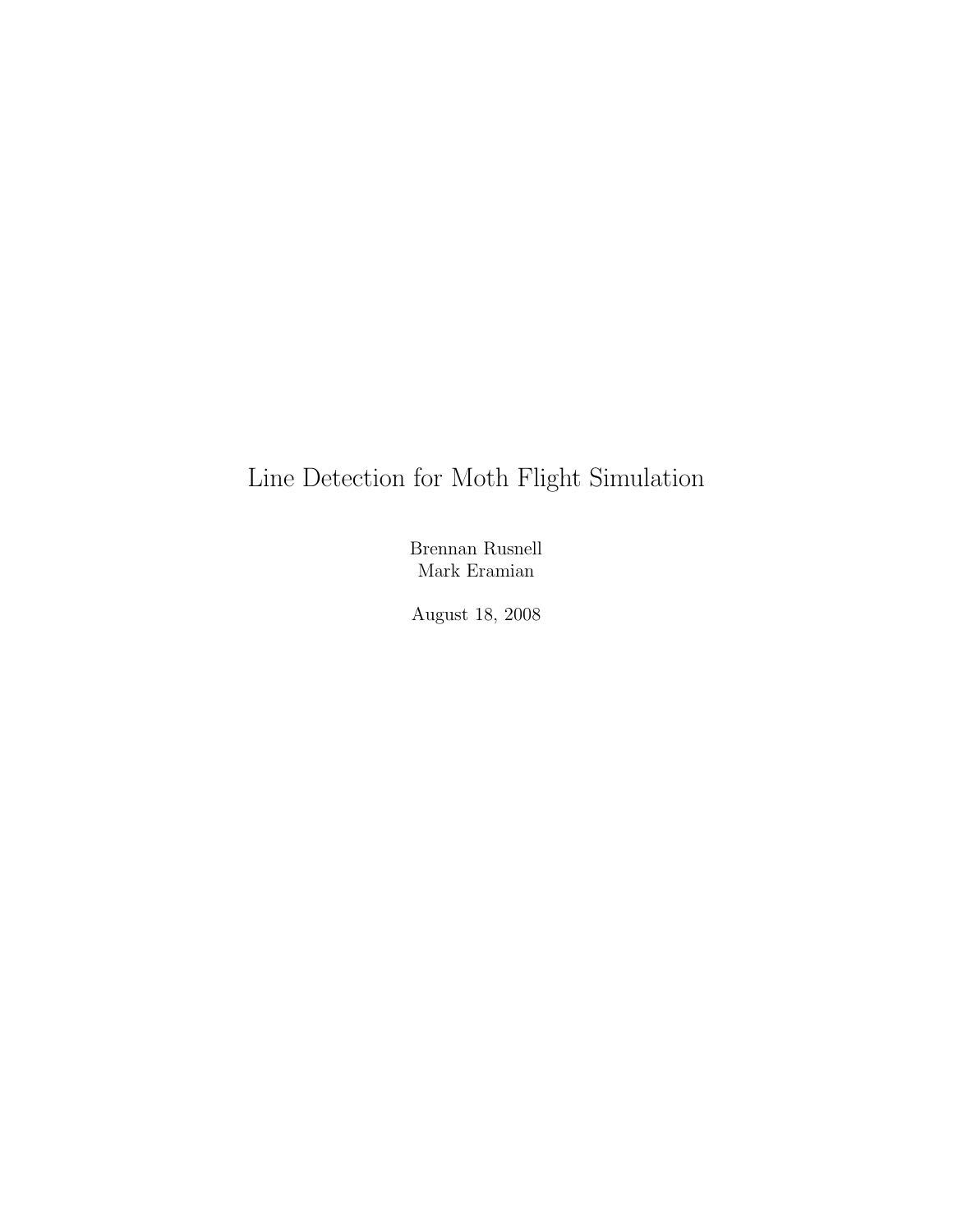# Contents

|                | Introduction               | i                  |  |  |
|----------------|----------------------------|--------------------|--|--|
| $\bf{2}$       | <b>Theory</b>              | $\mathbf{v}$       |  |  |
| 3              | Experimental Method        | vi                 |  |  |
|                | 3.1<br>3.2                 | vii<br>vii         |  |  |
|                | 3.3                        | vii                |  |  |
|                | 3.4<br>3.5                 | <b>V111</b><br>ix  |  |  |
| $\overline{4}$ | Setup                      | $\mathbf{x}$       |  |  |
|                | 41                         | $\mathbf{x}$       |  |  |
|                | 4.2<br>4.3                 | $\mathbf{x}$<br>xi |  |  |
| 5              | Analysis<br>5.1<br>5.2     | xii<br>xii<br>xii  |  |  |
| 6              | Conclusion                 | xvi                |  |  |
| $7\phantom{.}$ | xviii<br>Acknowledgments   |                    |  |  |
|                | <b>Bibliography</b><br>xix |                    |  |  |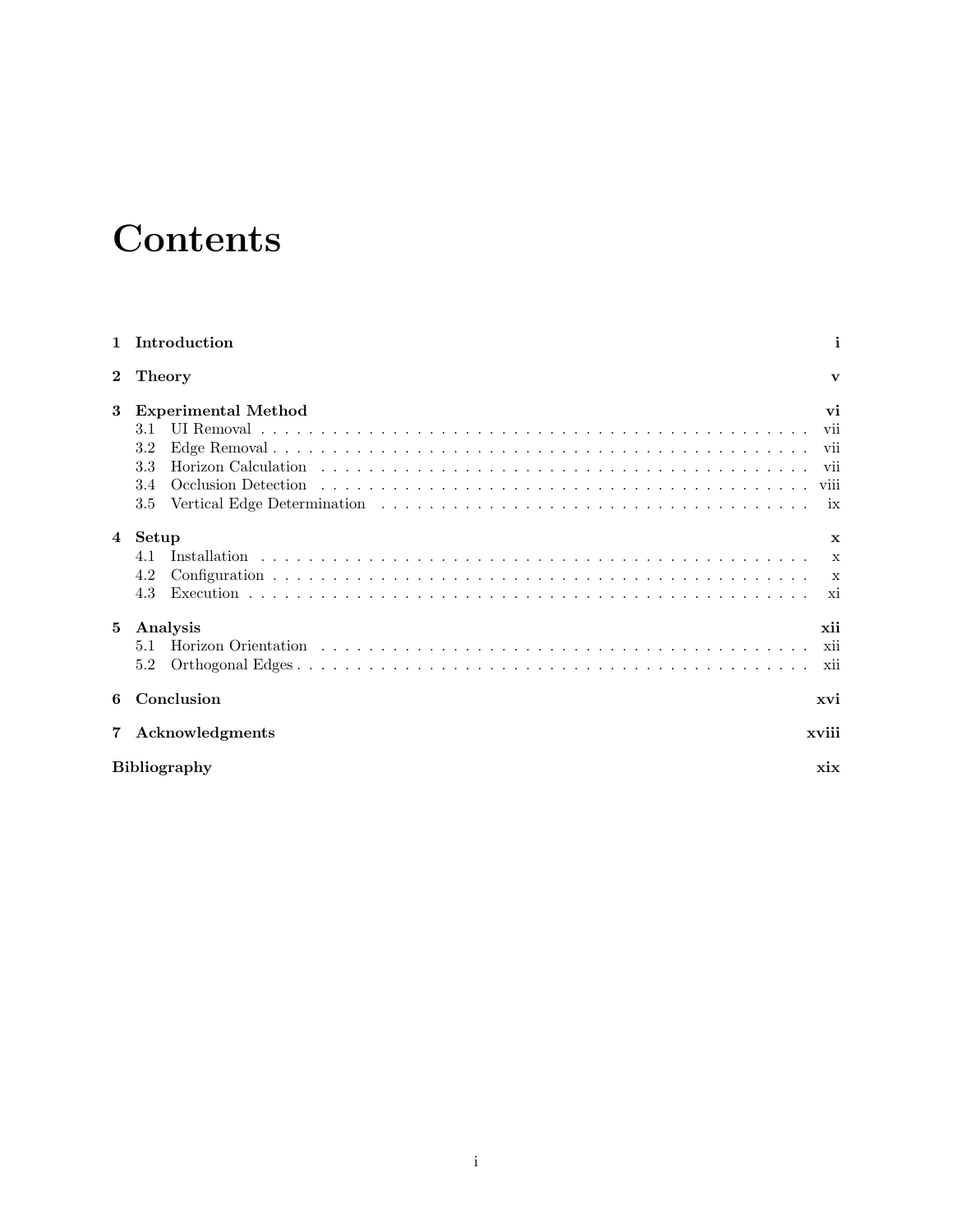# List of Tables

| 5.1 This data shows how the proposed methodology's approximation to the horizon orientation        |  |
|----------------------------------------------------------------------------------------------------|--|
| compares to the actual horizon, which was manually computed. $\dots \dots \dots \dots \dots \dots$ |  |
| 5.2 Terms/calculations used in analysis. The numbers generated by these calculations facilitate    |  |
|                                                                                                    |  |
| 5.3 The data in this table shows the correctness and completeness of the proposed methodology      |  |
|                                                                                                    |  |
| 5.4 Overall data from Table 5.3. The values from Table 5.3 were summed and used in the equations   |  |
|                                                                                                    |  |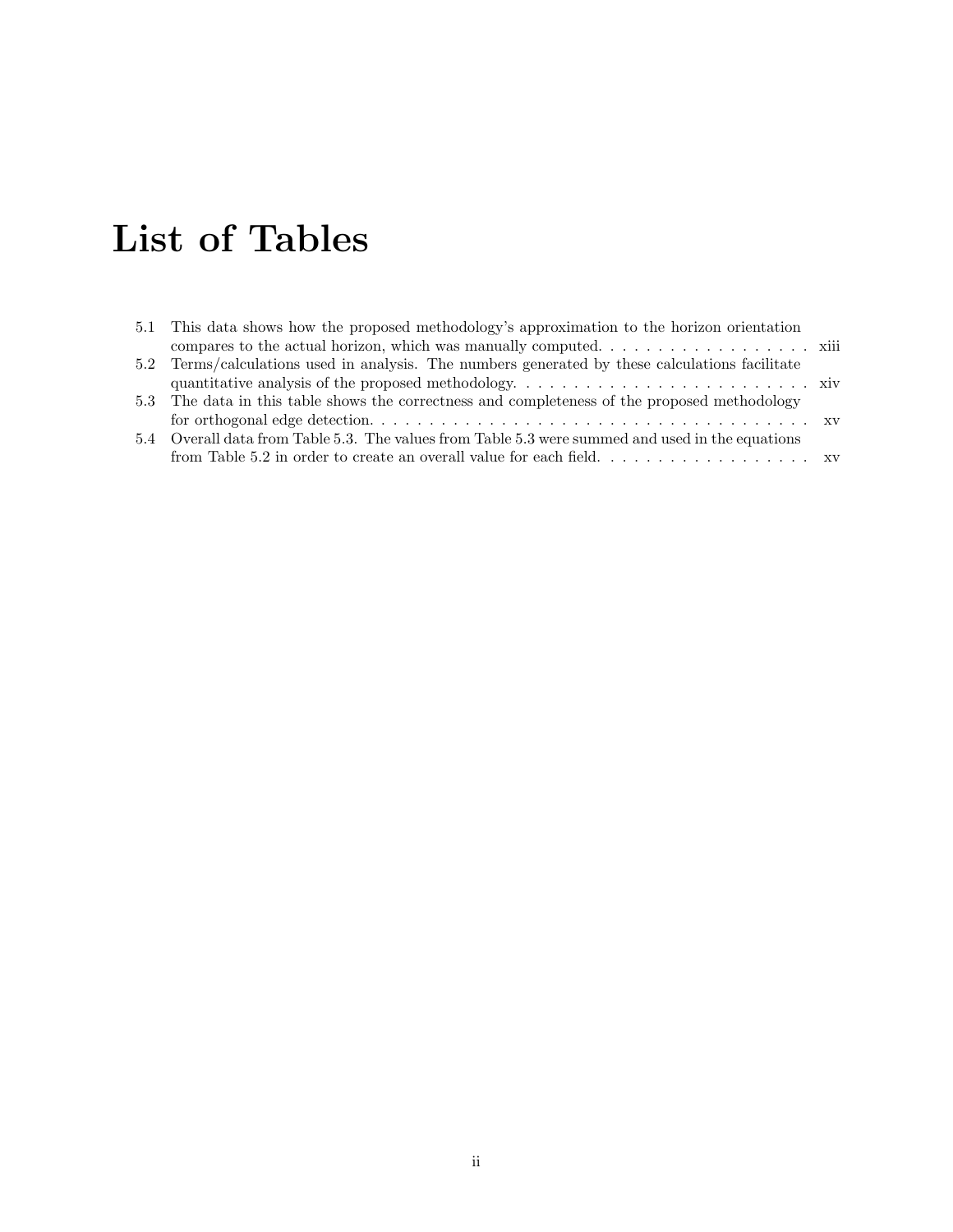# List of Figures

| 1.1 Example scene capture. This is a frame from a 2D movie of the flight path of a moth and<br>$\overline{\mathbf{ii}}$ |
|-------------------------------------------------------------------------------------------------------------------------|
| $\overline{\mathbf{u}}$                                                                                                 |
|                                                                                                                         |
| 1.4 Image of the depth buffer after histogram equalization. Histogram equalization exaggerates                          |
|                                                                                                                         |
| 3.1 Example of demo user interface (autocontrasted for viewing purposes). vii                                           |
|                                                                                                                         |
|                                                                                                                         |
| This rendering demonstrates how the limited depth data in the obj files can be used to                                  |
|                                                                                                                         |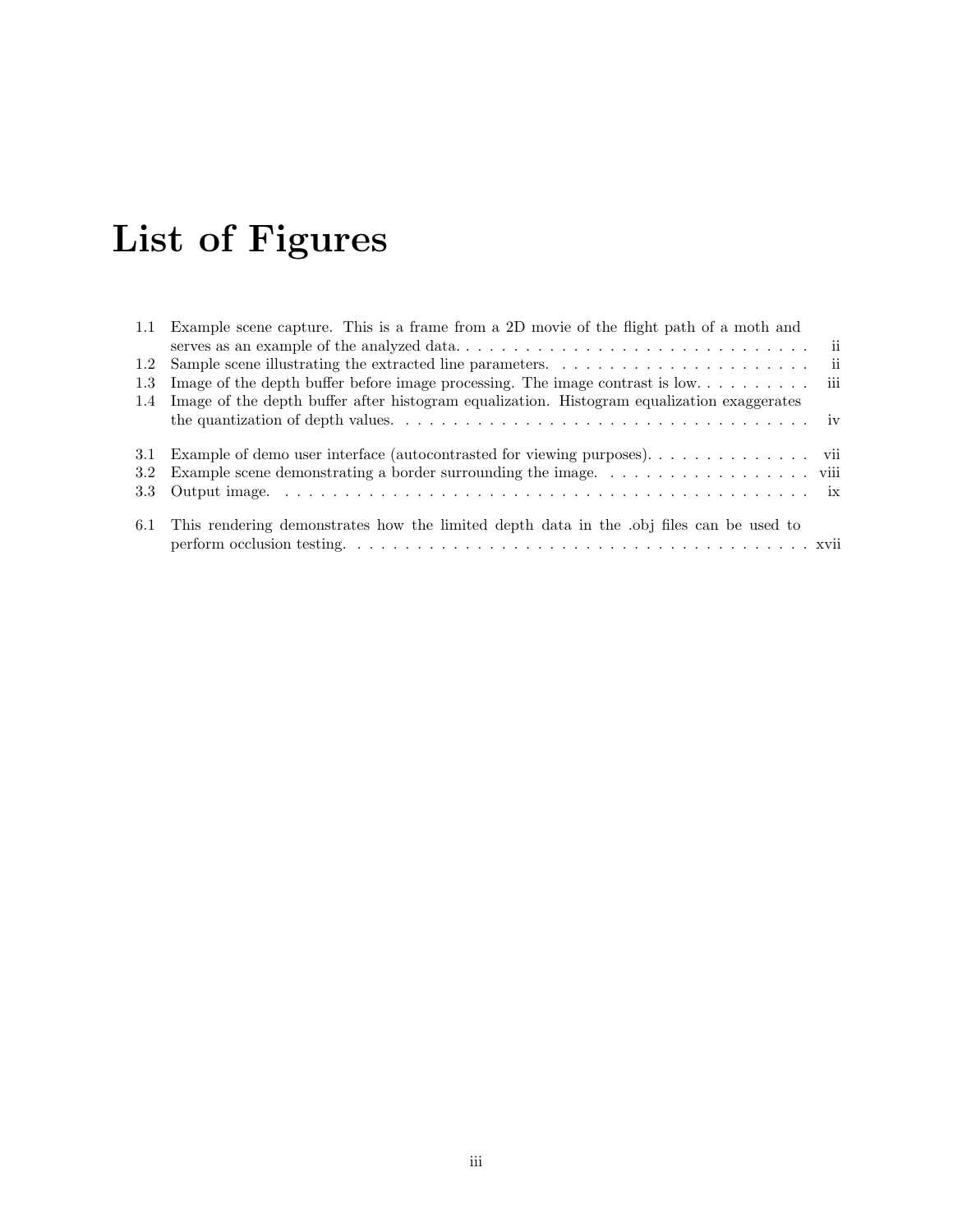#### Abstract

During a Hawkmoth's (Manduca sexta) flight path, much attention is directed towards the orientation and location of vertical edges. Previous studies have collected moth flight data where a moth controls its own virtual three-dimensional visual environment through an interface with the video game Descent 3. Descent 3 is also responsible for the rendering of the three-dimensional virutal environment. Movies of the three-dimensional scenes visible to the moths during its simulated flight are recorded. This research aims to extract the vertical edges from individual video frames by reconstructing the three-dimensional geometry associated with each frame.

Scenes were reconstructed using Descent 3 to render the three-dimensional geometry stored within recorded "demo files". The geometric information sent to the graphics processing unit from the Open Graphics Library was recorded and analyzed to extract the desired vertical edges.

Overall, the proposed vertical edge detection methodology had a specificity of 0.983913 and a sensitivity of 1.000000. Most errors resulting in edges incorrectly marked as vertical can be attributed to a single type of failure case.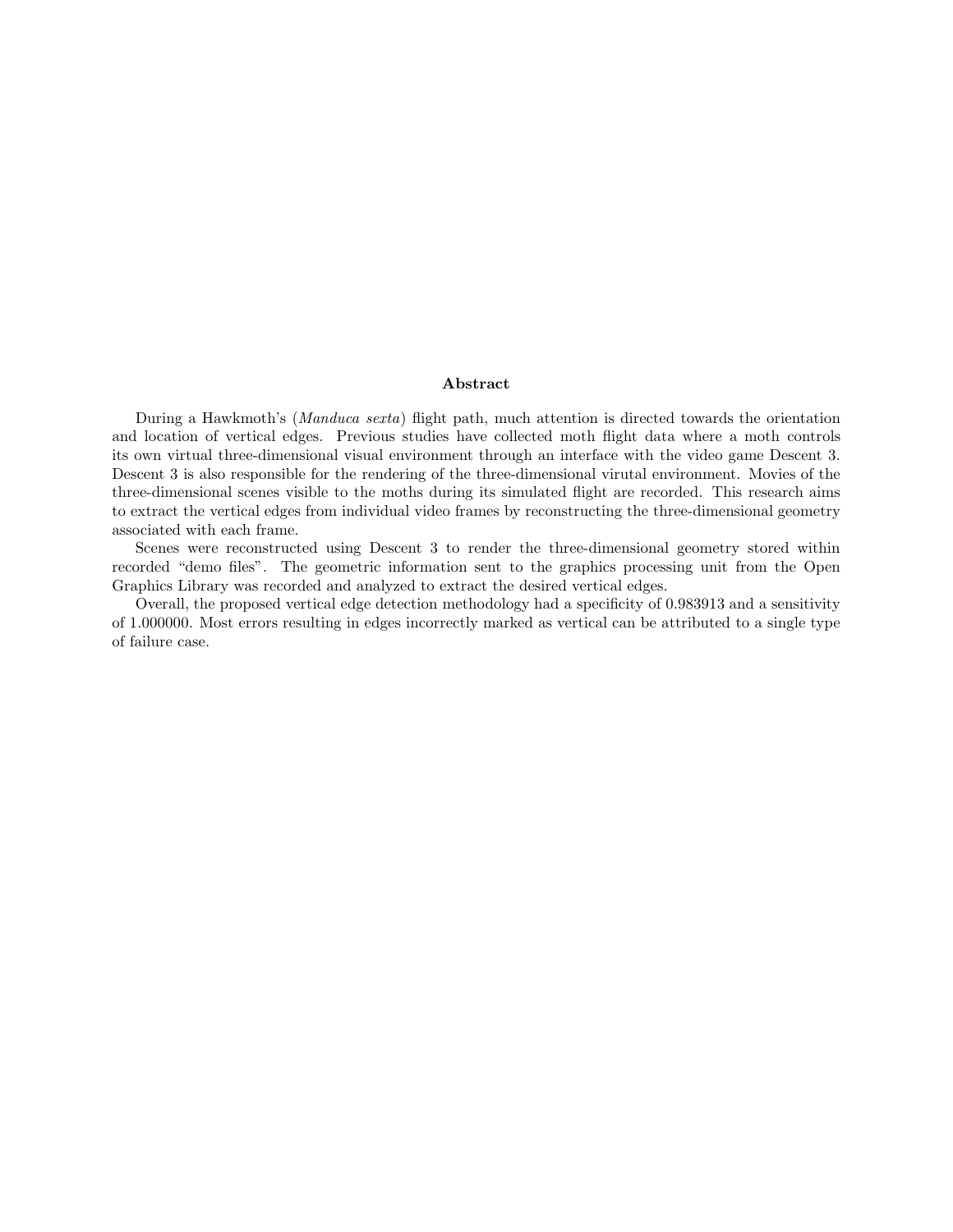## Introduction

This research analyzed data that represents the basic principles of moth flight. Figure 1.1 is a frame from a two-dimensional (2D) movie of the flight path of a moth in a "virtual world". This figure serves as an example of the analyzed data. In the example scene, rectangular objects emanate from a flat plane. Furthermore, the background is black while the ground plane and rectangular objects share a black and white checkerboard texture. The objective of this research was to find the following data in image-space (screen coordinates):

- 1.  $\alpha$ : the horizon orientation;
- 2. β: the angle of each rectangular block's edge (edge refers to one of the four lines that collectively define a face of a rectangular block) that is visible and orthogonal to the horizon;
- 3. length: the length of these edges;
- 4. location: the location of the midpoint of these edges.

The information of interest can be seen in Figure 1.2.

During a Hawkmoth's (Manduca sexta) flight path, much attention is directed towards the orientation and location of vertical edges [1, 3, 9, 10, 12]. This data is collected to provide metrics of a visual stimulus that can be related to simultaneously recorded physiological data from the moth's nervous system. The information extracted from these images is beneficial because, combined with the physiological data and knowledge of behavior, it will provide an understanding of what the moth's nervous system responds to and how this relates to flight steering [1, 3, 9, 10, 12].

The initial methodology for collecting horizon and edge data was to continue the work of Madsen [6] and use edge detection algorithms from the domain of image processing on individual frames. However, edge detection failed due to the texture present in the scenes (or "virtual world"). As depicted in Figure 1.1, the boundary between white and black coloured texture regions creates an edge. Thus, edge detection finds edges within the faces of the rectangular blocks. Furthermore, because the background is black in colour, it becomes difficult to find corners that contain a black texture region. Edge detection algorithms would need to be complemented with line reconstruction algorithms in order to fill in the missing edge information. Due to the large number of edges that existed after edge detection, most of which were from texture boundaries (not geometry), line reconstruction became a tedious, inaccurate process. Thus, other options were explored.

The option considered next was edge detection on the Open Graphics Library (OpenGL) depth buffer. GLIntercept (described in Section 2) is a piece of software which allows one to save the depth buffer on a per frame basis. GLIntercept captures an image of the depth buffer by assigning a different intensity of gray to each depth value such that more distant objects have a greater intensity and closer objects have a lower intensity. However, Figure 1.3 shows that the resulting images were low in contrast. This made it difficult to perform edge detection. In an attempt to aid in edge detection, histogram equalization was performed on the images in Matlab, but this process exaggerated the quantization of depth values, as shown in Figure 1.4. As a result, edges were detected along the visible depth discontinuities in the histogram equalized depth buffer image. Furthermore, GLIntercept created multiple depth buffer images per frame, making it difficult to determine which image contained the final scene data. Therefore, this method was found to be ineffective.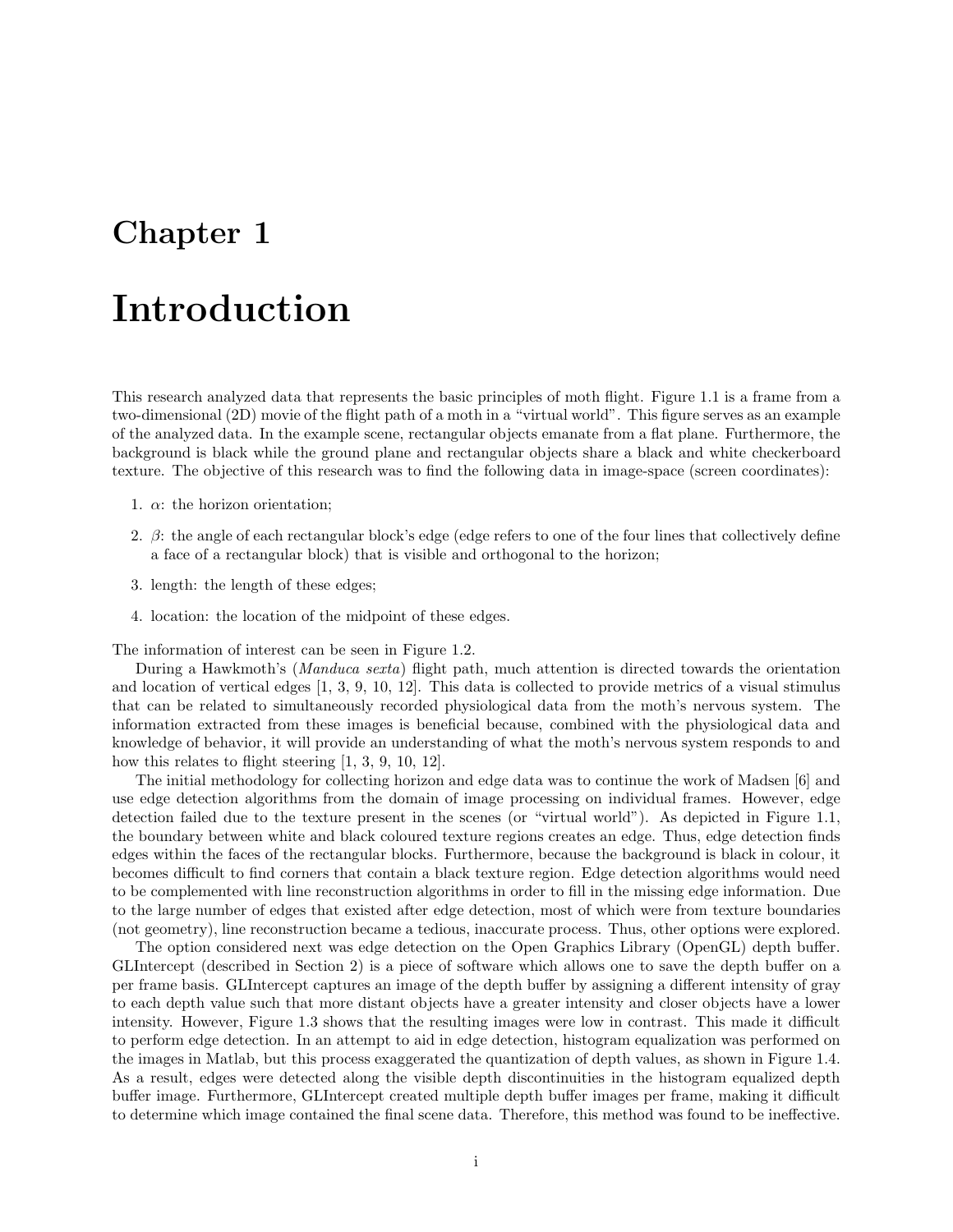

Figure 1.1: Example scene capture. This is a frame from a 2D movie of the flight path of a moth and serves as an example of the analyzed data.



Figure 1.2: Sample scene illustrating the line parameters to be extracted. The solid line denotes an edge of interest which is visible and orthogonal to the horizon.  $\alpha$  is the horizon orientation,  $\beta$  is the angle that the edge of interest makes with the vertical, and and the "X" is the midpoint of the highlighted edge.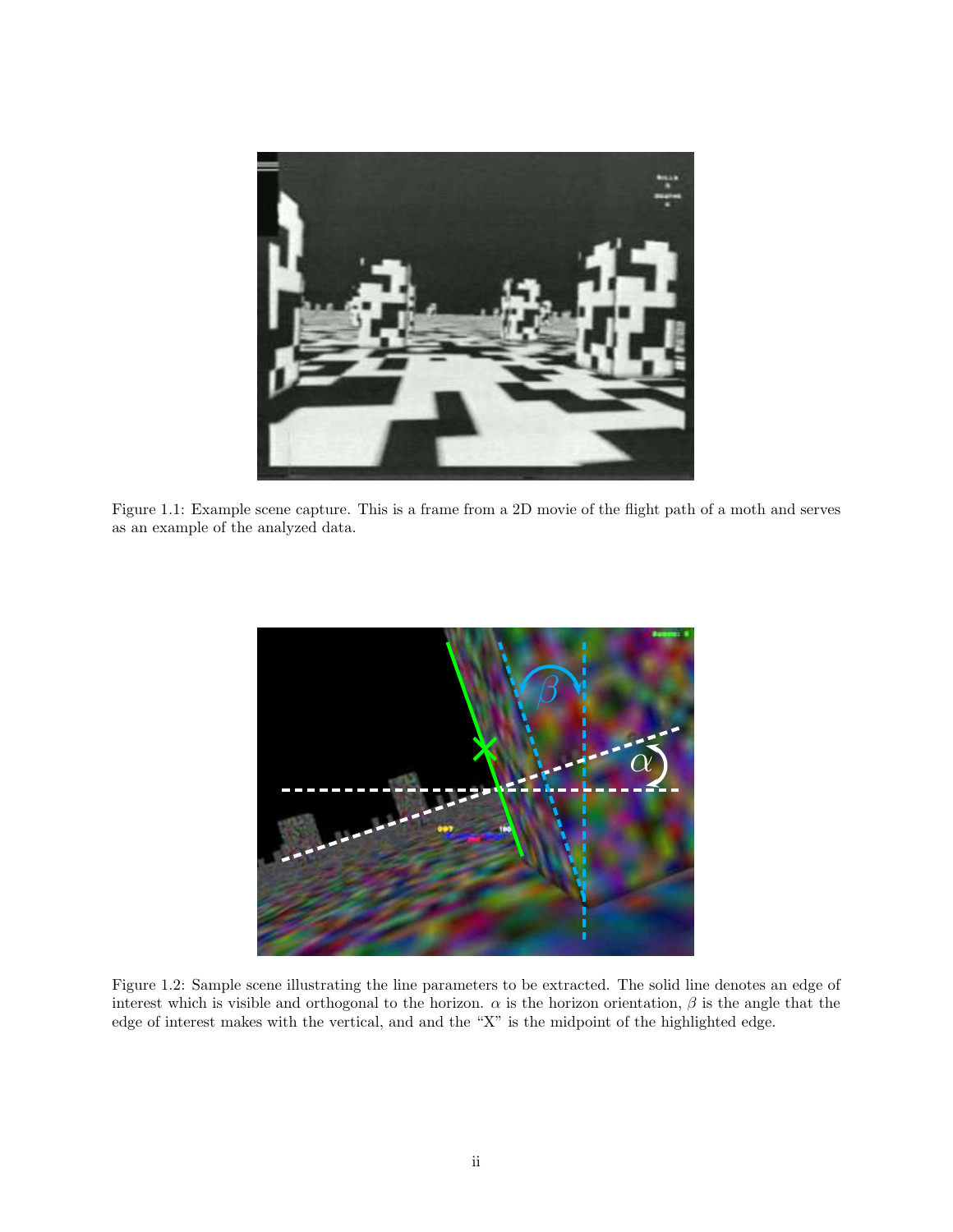

Figure 1.3: Image of the depth buffer before image processing. The image contrast is low.

Another option was to determine if the three-dimensional (3D) geometry of the scene could be reconstructed on a per frame basis. This is traditionally a difficult problem but was a viable option due to the setup of the experiments which generated the scenes. In the experiments, which were conducted during a previous study [3], a live moth was fixed in place in a simulator with its wings and abdomen free to move. Descent 3 acted as both the simulator and scene generator. Sensors that monitored the position of the freely moving body parts provided feedback that allowed the moth to control its own visual environment.

Descent 3 is a 3D "first-person shooter" (FPS) video game noted for popularizing the use of true 3D rendering technology and providing the player with six full degrees of freedom to move and look around. Two important file types within Descent 3 were used in this research: a demo file and a level file. The demo file records the events that take place: in this case, the movement of the live moth. The level file is used to store the geometry of the game environment in a 3D coordinate system. Given that this information is attainable from the demo and level files, solving the problem by replaying the demos using Descent 3 in order to reconstruct the 3D scene geometry was considered.

The following approach to edge and horizon detection was used: Record the geometric information being sent to the graphics processing unit (GPU) from OpenGL. Because Descent 3 uses OpenGL for rendering, it is possible to extract the location of the geometry in image space for each scene. This was achieved through use of the programs GLIntercept and OGLE: The OpenGLExtractor (Described in Chapter 2).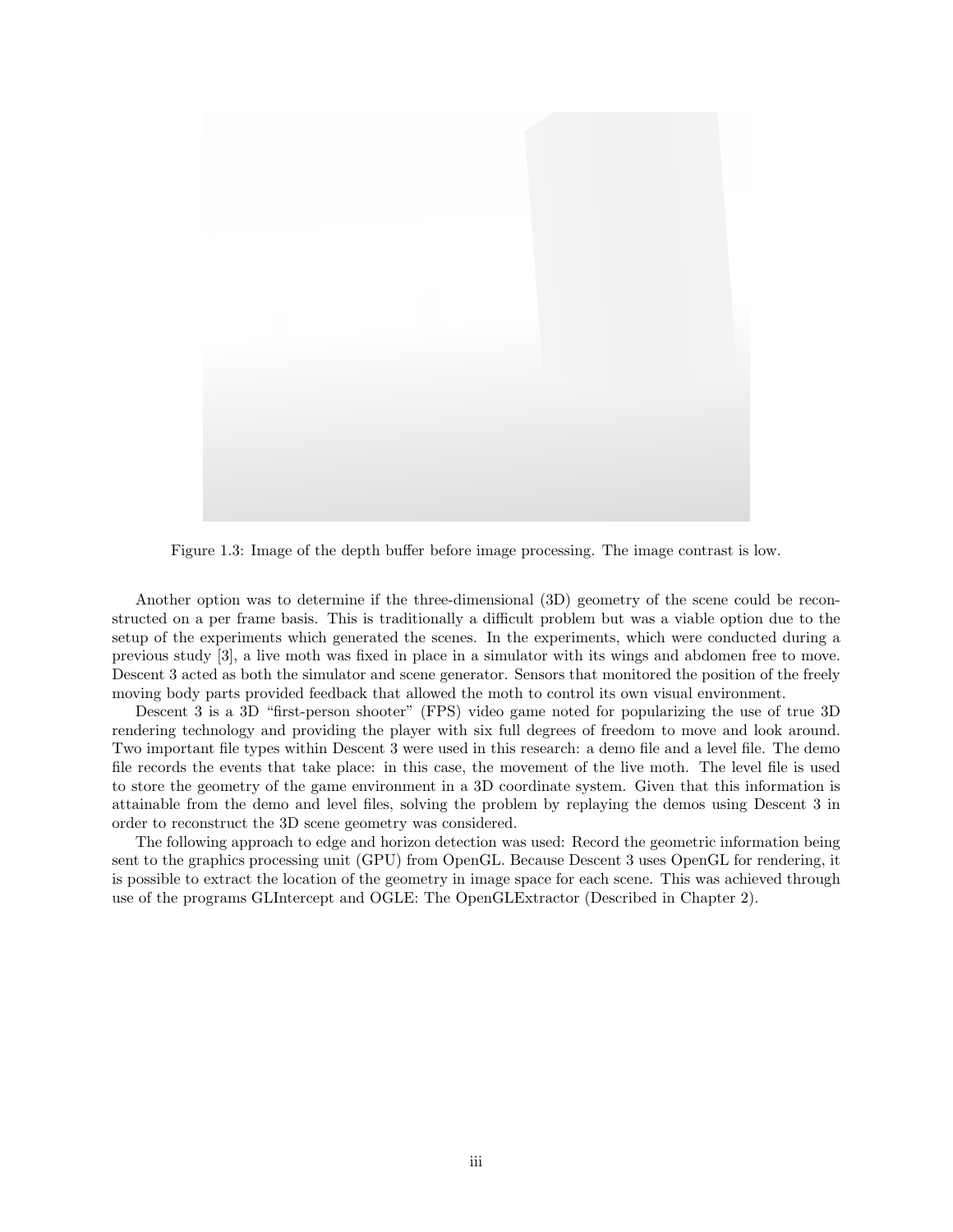

Figure 1.4: Image of the depth buffer after histogram equalization. Histogram equalization exaggerates the quantization of depth values.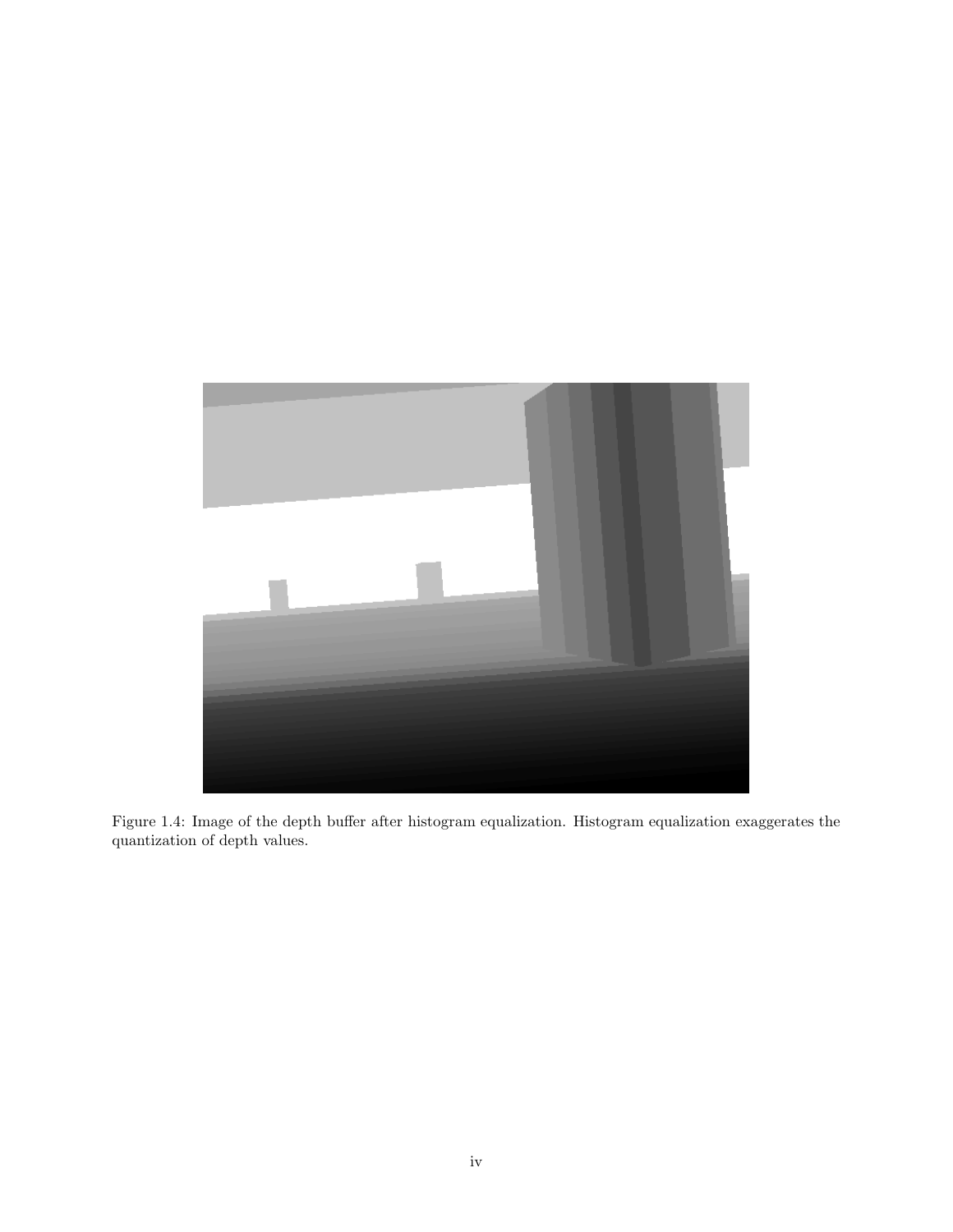## **Theory**

The successful completion of the horizon and edge detection was possible by extracting geometrical information from OpenGL. The programs GLIntercept and OGLE were used because of their integration with OpenGL.

GLIntercept is an OpenGL function call interceptor [8]. The following functionality of GLIntercept was used to aid in this research (GLIntercept has additional functionality as well):

- Saving all OpenGL function calls to text or Extensible Markup Language (XML) format with the option to log individual frames.
- Saving of the OpenGL frame buffer (color/depth/stencil) pre and post render calls. The ability to save the difference of pre and post images is also available.

OGLE is a software package created by Eyebeam R&D [2] that allows for the capture and re-use of 3D geometry data from 3D graphics applications running on Microsoft Windows. It works by observing the data flowing between 3D applications and the system's OpenGL library, and recording that data in a standard 3D file format. In other words, it is a "screen grab" or "view source" operation for 3D data.

GLIntercept and OGLE take advantage of the fact that one can write listeners (code segments that are executed when a given action occurs) for OpenGL calls and store the information OpenGL is sending to the GPU. This is possible since OpenGL is an open-source graphics application programming interface (API). OGLE is a plug-in to GLIntercept that extends the functionality of GLIntercept by writing out the geometric information being sent to the GPU. OGLE writes out an .obj file (Wavefront Object File). An example of the file format is given below. Without modification, OGLE is meant to capture a single frame when the user presses a predetermined combination of keys. The most common usage of OGLE is for 3D-printing. A minor modification was made to OGLE to enable it to write out an .obj file for each frame rendered during the playback of a demo. This creates the scene data of interest.

The file format of a .obj file is as follows for each polygon in the scene:

- #POLYGON [N]: This line indicates that there are N vertices for this polygon.
- g M: This line indicates that this polygon belongs to group M.
- The next N lines have:
	- v x y z: This line indicates that  $(x, y, z)$  is a geometric vertex.
- f 1 2 ... (N-1) N: The ordering in which the vertices are connected (not necessarily numerically ordered).

This format is repeated for every polygon in the scene, which makes parsing trivial. With proper parsing and processing of this file, it is possible to find the edges orthogonal to the horizon. This methodology is described in Section 3.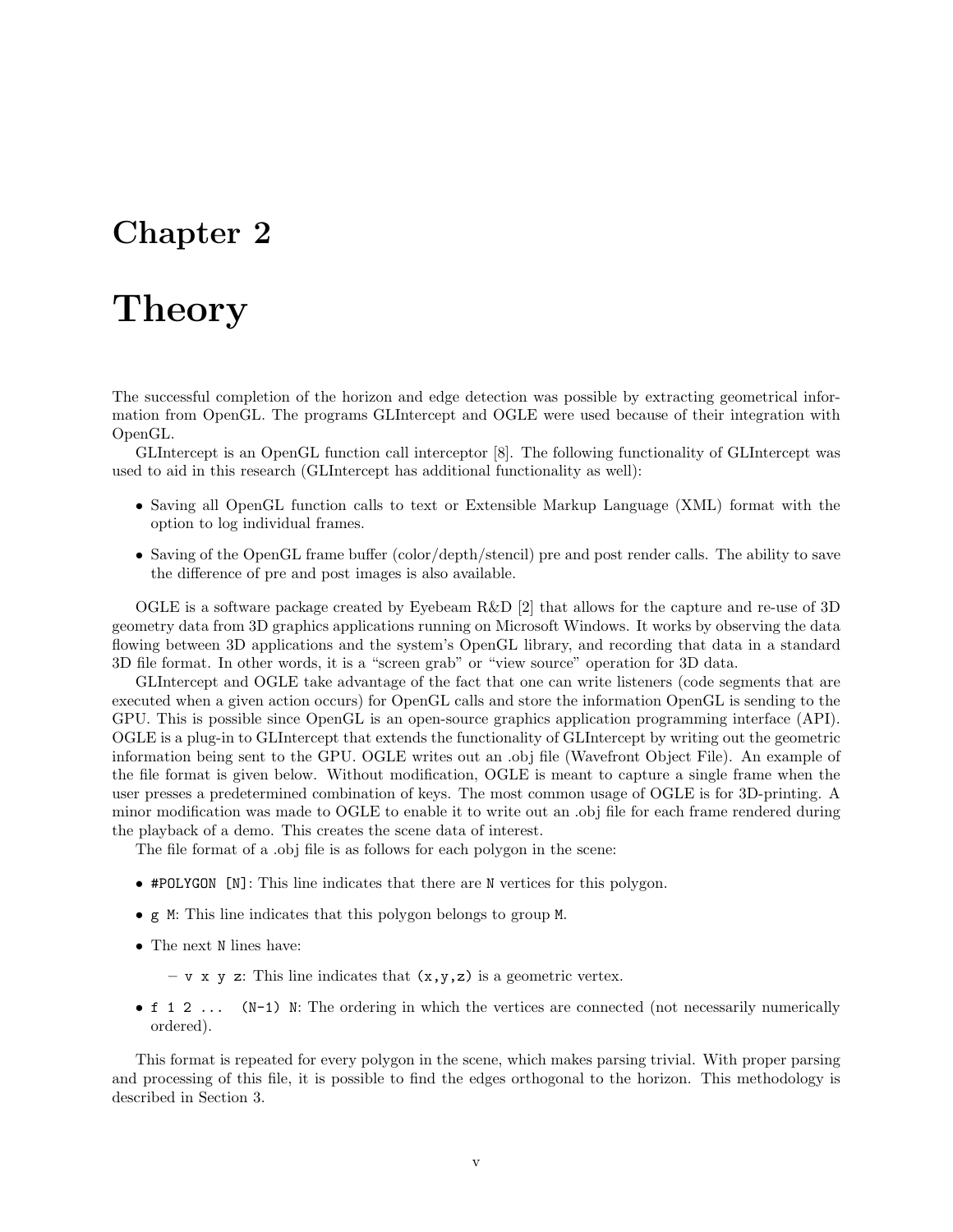## Experimental Method

Once it was possible to obtain the scene geometry on a per frame basis, an .obj file parser was written to read in the vertex data, as described in Chapter 2. Since scene geometry contained in the .obj files was already in screen coordinates, the goal of extracting screen coordinates and orientation of vertical edges was simplified. The information was not stored in its initial 3D coordinate system because Descent 3 was written with portability in mind. The developers of Descent 3 were able to render level geometry with the Direct3D, 3Dfx Glide, and OpenGL graphics libraries. To achieve this compatibility, the game was written such that all geometrical transformations were performed on the central processing unit (CPU), making it independent of any graphics API. The only information being sent to the GPU was the final screen coordinates of each visible scene feature.

It was also noted that the moth was only permitted to control horizontal movement in its virtual environment. This intentional restriction was made because during odour-guided flight male moths tend to maintain a fixed altitude [5, 11]. Also, the feedback system needed for the moth to control the scene in this way would have been too complex. If the degree of freedom along the y-axis is added into the experiment, the current methodology for extracting scene edge information will likely fail.

All code was written in C++ using Microsoft Visual Studio 6.0. The proposed implementation relies on the FreeImage library, the OpenGL Utility Toolkit (GLUT), and OpenGL. There is minimal reliance on the Windows API and the aforementioned libraries/toolkits are available for Windows, Linux, and Mac OS X. Thus, with minimal modification, this program can run on any platform. However, since OGLE and GLIntercept are Windows only, this program has been developed for and tested on Windows. More specifically, Windows XP Professional was used as the primary operating system (OS).

The .obj file parser was used to input the 3D geometry of each frame into the proposed system. The following steps were taken:

- 1. removed user interface (UI) elements;
- 2. removed edges that terminated in a corner of the screen;
- 3. removed edges shorter than 30 pixels in length;
- 4. calculated the angle of the horizon;
- 5. removed edges that were occluded by objects closer to the screen;
- 6. created a histogram of the edge angles;
- 7. obtained the peaks (2) from the histogram;
- 8. obtained the vertical edges (orthogonal to the horizon);
- 9. wrote out vertical edge information to file  $(.csv^1)$  (comma-separated values) and .jpg).

Each of these steps is discussed in detail in the remainder of the chapter.

<sup>1</sup> .csv files are text files that separate data fields by a comma. Spreadsheet applications can read this format and import the data for further analysis.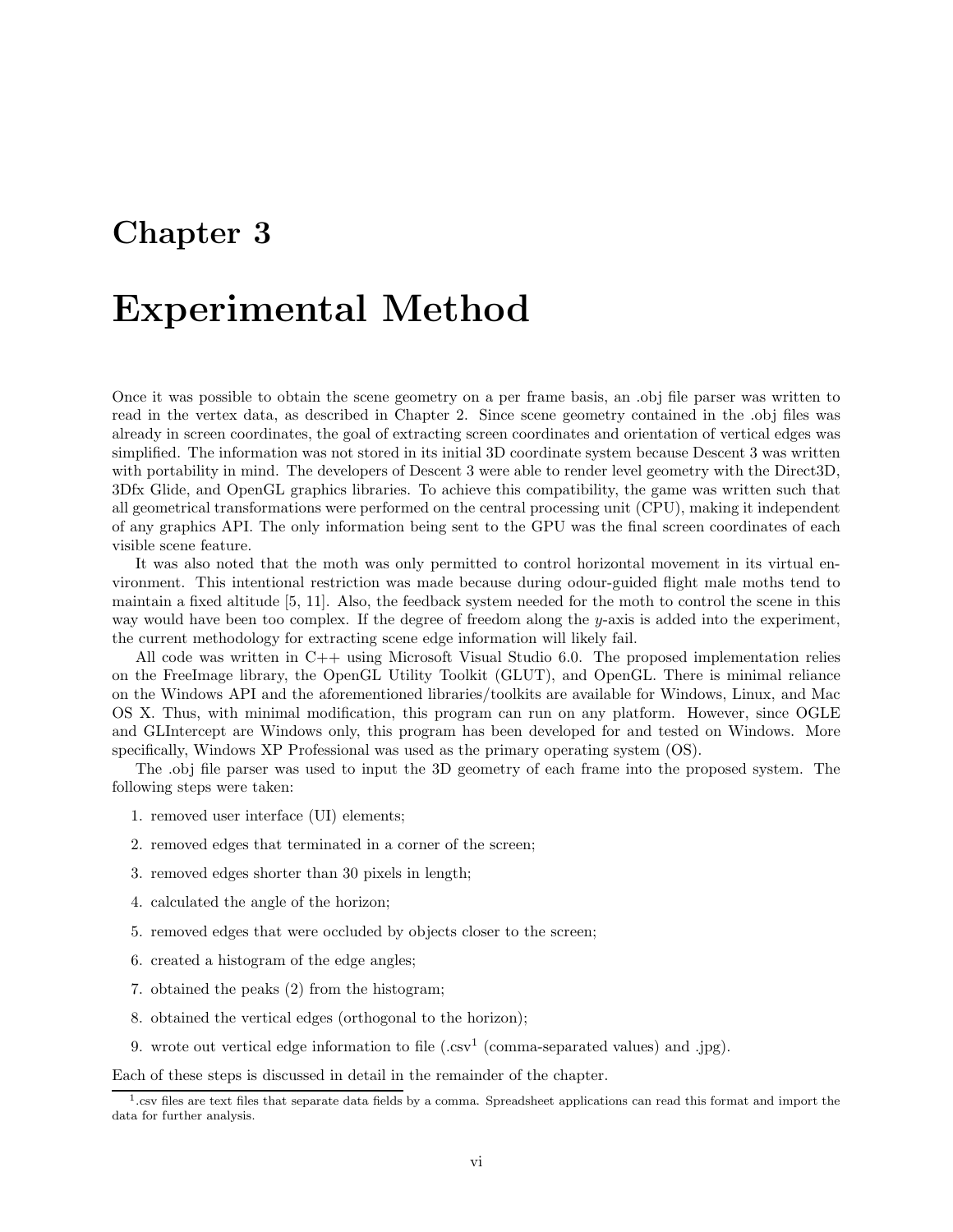

Figure 3.1: Example of demo user interface (autocontrasted for viewing purposes).

### 3.1 UI Removal

In the analyzed demos, it was noted that three numbers consistently appeared in the center of the screen and that in the top right corner of the screen, the current score was consistently displayed. This can be seen in Figure 3.1 [7]. It was determined that these 3D elements had a z-coordinate of exactly 0.000 (this was determined by manually inspecting the .obj files). Thus, any geometrical face containing a vertex with a z-coordinate of 0.000 was disregarded.

### 3.2 Edge Removal

There were two initial criteria for edge removal. The first was if an edge terminated in a corner of the screen. It was found, from empirical observation, that some of the scenes were outlined by edges, as if the scene contained a border (see Figure 3.2). The border occurred irregularly, making it difficult to determine if it was actual geometry or "garbage" data. A simple detection for edges terminating in a corner of the screen removed these edges. It was necessary to remove these edges in order to accurately perform the occlusion tests, as discussed in Section 3.4.

The second criterion was to remove edges less than 30 pixels in length. Based on prior knowledge of the spatial resolution of the moth's eye, any line less than 30 pixels in length can be ignored because it is believed that the moth cannot see it. This is because at the light levels used, the spatial resolution of the moth's eye was about ten degrees of the field of view [4]. An Euclidean distance calculation for each edge (using the edge's endpoints) was used to remove edges shorter than 30 pixels.

### 3.3 Horizon Calculation

Horizon detection was a crucial step in the proposed methodology. Without knowledge of the horizon orientation, it would be difficult to determine which edges are orthogonal to the horizon. Several methods of horizon detection were attempted. Initially, it was noticed that the longest edge in the scene was the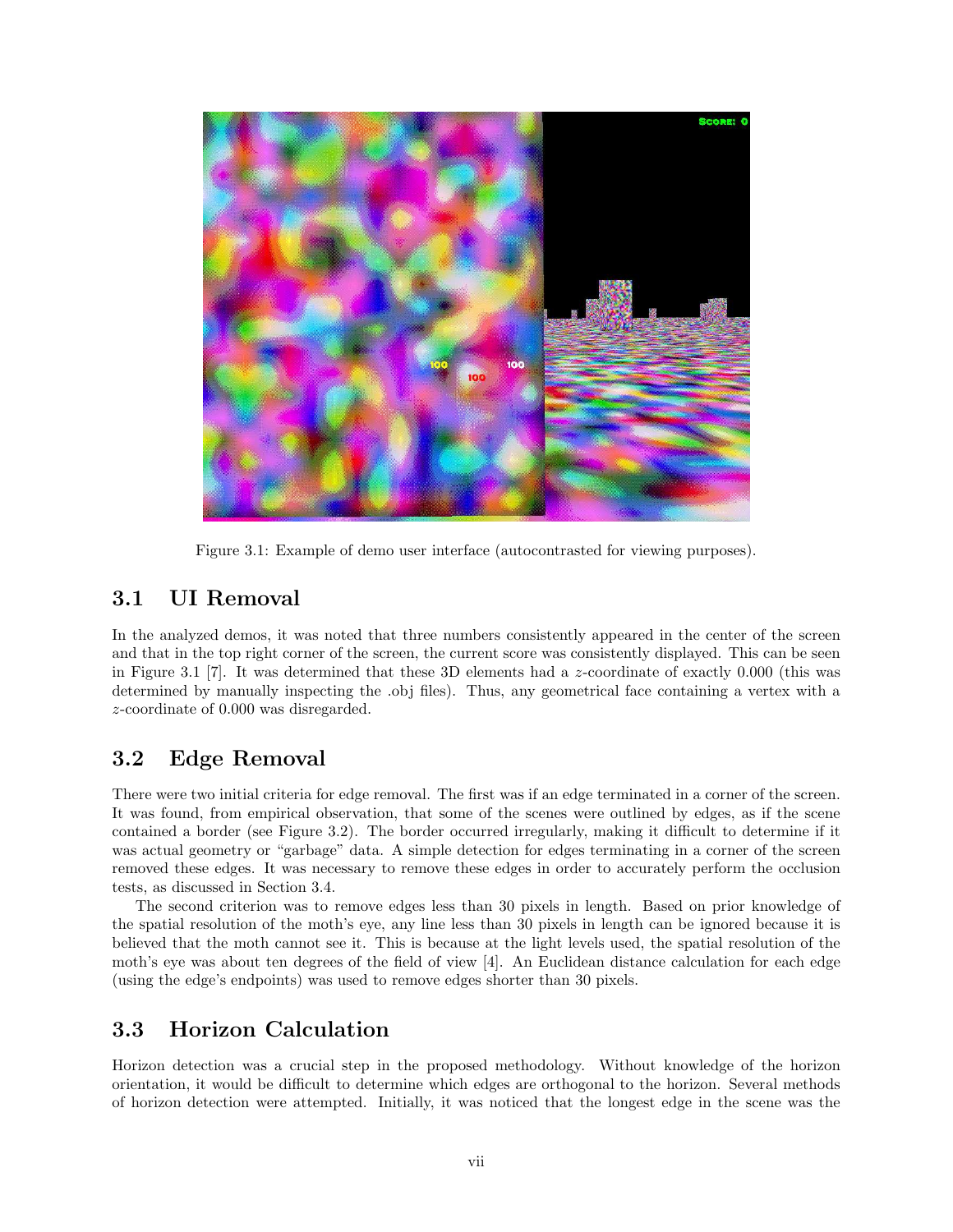

Figure 3.2: Example scene demonstrating a border surrounding the image.

horizon line itself. However, this was not always the case, so this method was abandoned. This lead to a key assumption: Each face in the .obj file is rendered from the top-right vertex in a counter-clockwise fashion. This was evident from inspecting the vertices and the ordering in the .obj file itself, as discussed in Section 2. Under this assumption, the orientation of the first and third edge of each face are approximately parallel to that of the horizon. However, their orientation is not necessarily equal to the horizon's orientation due to perspective distortion. Thus, the average orientation of the first and third edges over all edges remaining after edge removal was taken as an approximation to the horizon orientation. This approximation produced robust results (it found the horizon regardless of the horizon's orientation) even when the longest edge was not present. This was not the most accurate method, but due to the fact that the scene consisted of either edges parallel or orthogonal to the horizon, a large tolerance about the orthogonal orientation (within tolerances of the application) was permissible for accurately finding the vertical edges of interest. An analysis of the accuracy of the detected horizon is presented in Section 5.1.

#### 3.4 Occlusion Detection

The next step was to remove occluded edges. The geometry stored in the .obj files does not include occlusion information. As a result, all geometry is included in the .obj file even if it is occluded. In OpenGL, occluded geometry is removed at a later stage in the rendering pipeline.

Two additional assumptions were needed for the occlusion detection step. It was clear from empirical observation that the rectangular blocks emanating from the ground had the same dimensions (height, width, and depth) in world-space (not image-space). Thus, because of perspective projection, all blocks further from the camera than a given block b will never have screen coordinates with a greater y-coordinate than that of b. The second assumption was that the y-coordinate of the camera is low enough for this to be true and that it is constant. Under these assumptions, a vertical edge will never be partially occluded. These assumptions, which are empirically true, eliminated the need to test for partially occluded vertical edges.

A simple occlusion test based on the aforementioned assumptions was used. If both vertices of an edge were contained within a face of a rectangular block, then that edge was completely occluded and could be discarded. If not, it was either visible or partially visible. If it were visible, it could potentially be a vertical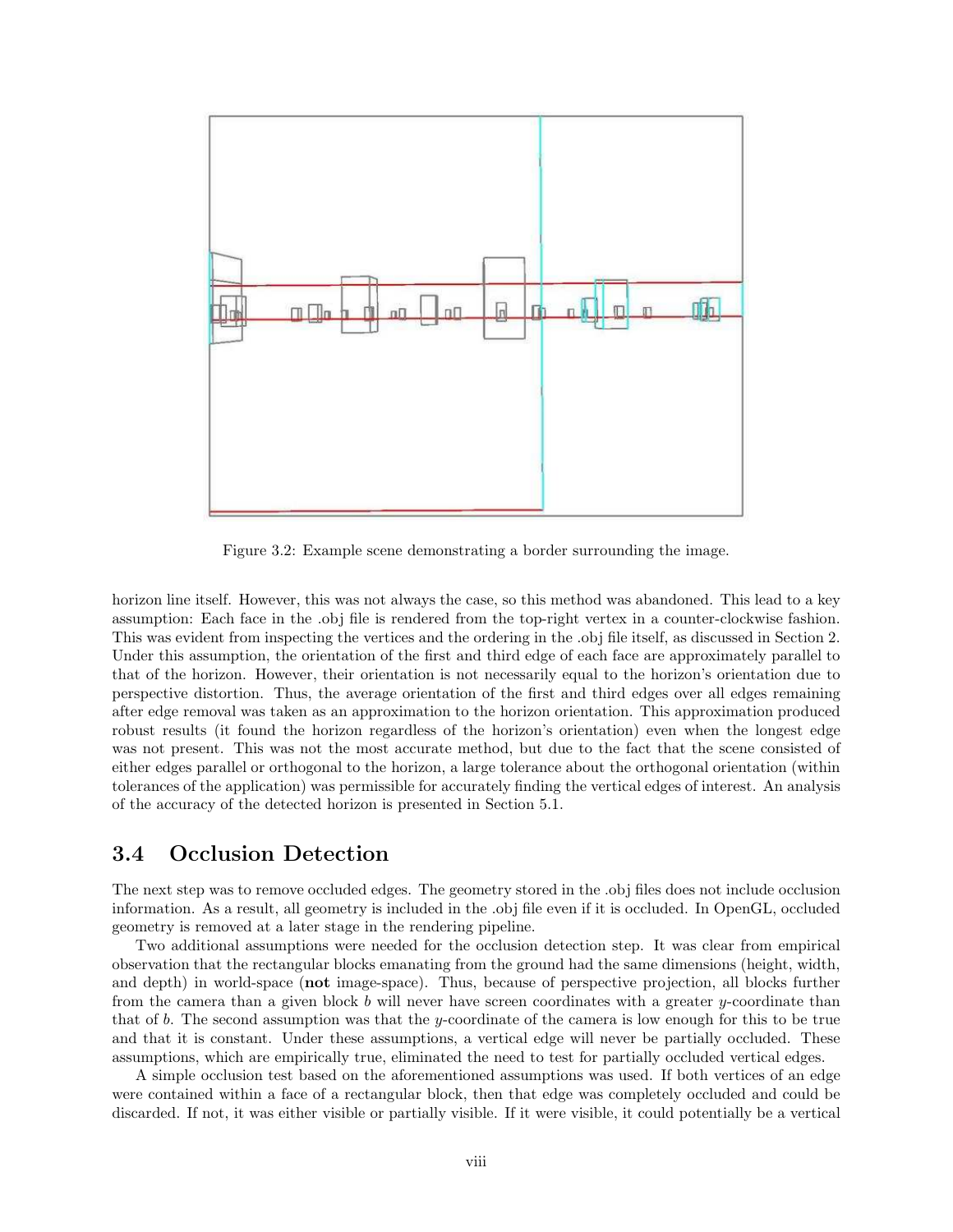

Figure 3.3: Output image.

edge in the final set of vertical edges. If it was partially occluded (one vertex is contained within a face and the other is not), then it was not vertical. Thus, it must have been horizontal (relative to the horizon) and, since horizontal edges were not of interest, it was discarded.

#### 3.5 Vertical Edge Determination

After completion of steps 1-5, a set of visible edges remains. For each visible edge, if it was orthogonal in image-space (within a tolerance of five degrees) to the calculated horizon orientation, it was stored as a vertical edge and its statistics were output to a .csv file. It was also ensured that the same edge was not reported multiple times, which arises when two faces share an edge.

The statistical data is also depicted visually in a .jpg image. There is one image per frame which is created in the proposed software (see Section 4.3). Figure 3.3 shows an example image. The cyan edges are the non-occluded edges orthogonal to the horizon that are longer than 30 pixels, the red edges are either visible or partially visible but not orthogonal to the horizon (these edges are of no further importance after the horizon orientation calculation, so they are ignored), and the gray edges are not visible (occluded or shorter than 30 pixels).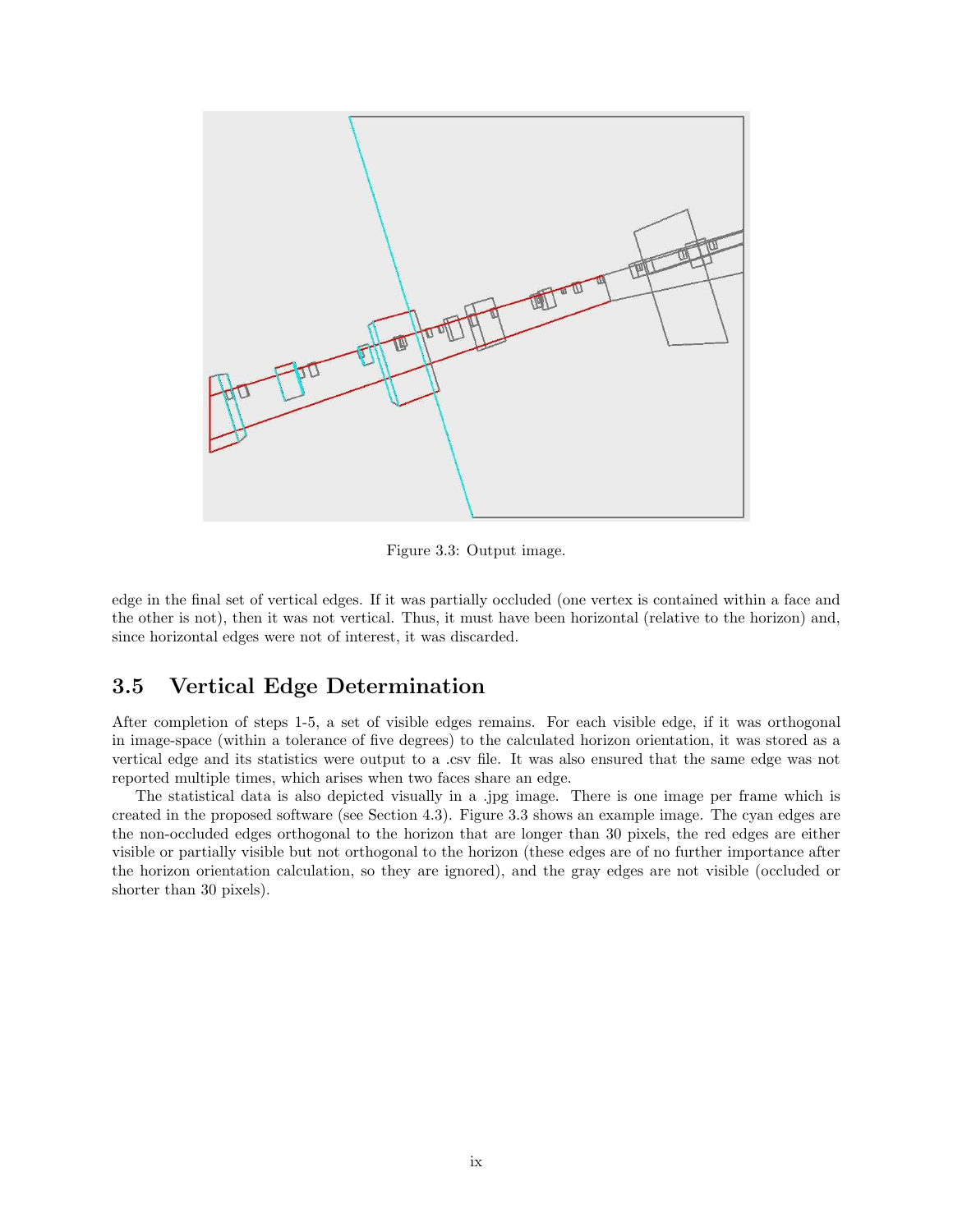## Setup

There are three main steps in the proposed methodology. The first step is to generate the .obj files for parsing. The second step is to parse the .obj files and create the analysis files (which contain the orthogonal edge information) and image files. The last step is to create a video from the resulting images to verify the accuracy of the proposed methodology.

In order to carry out these steps, one needs to install the following programs:

#### 4.1 Installation

- 1. Install Descent 3 from CD
- 2. Update Descent 3 to v1.4 (http://www.descent3.com/patch/D3 US 1.4 Patch.exe)
- 3. Install the latest ATI/nVidia drivers for latest version of OpenGL

(a) Our system used a nVidia GeForce 7600 GS with driver version 9.1.3.1

- 4. Install GLIntercept 0.5 (http://glintercept.nutty.org/Ver0 5/GLIntercept0 5.exe)
- 5. Install OGLE version 0.3b (http://ogle.eyebeamresearch.org/dist/ogle-0.3b.bin.zip)
- 6. Install GLUT (http://www.xmission.com/∼nate/glut/glut-3.7.6-bin.zip)
- 7. Install Cygwin with default packages (http://www.cygwin.com/setup.exe)
- 8. Install MPlayer/Mencoder (http://lyseo.edu.ouka.fi/∼pexu/h/mplayer windows howto/)
	- (a) The installation information can also be found in the included file install mplayer.txt. This file contains a few modifications suited for the purposes of this research.

Once the programs from Section 4.1 are installed, the system needs to be configured:

### 4.2 Configuration

- 1. Copy C:\WINDOWS\system32\opengl32.dll to C:\Games\Descent3\opengl32.orig.dll
- 2. Copy gliConfig.ini to C:\Games\Descent3
- 3. Copy OGLE.dll to C:\Program Files\GLIntercept0 5\Plugins\OGLE
- 4. Launch Descent 3. In the "Descent 3 Launcher" window, choose Setup and select the Video tab. Press "Redetect Available Rendering Devices" and select OpenGL from the drop-down menu.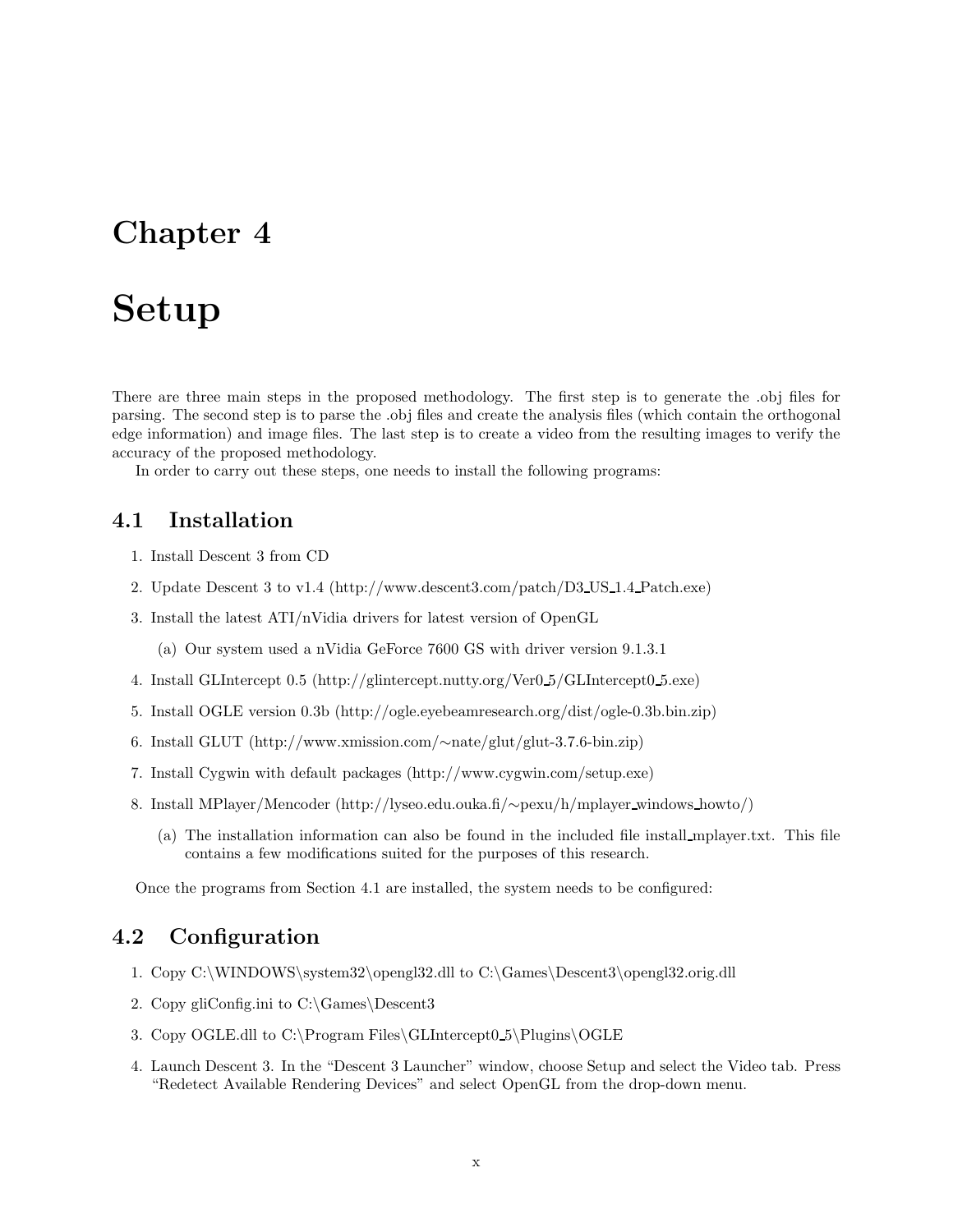- 5. While still in Setup, select the Misc. tab and for "Optional D3 Command-line Switches" enter: -nointro -timetest experiments\demofile.dem -framecap 999, where "demofile.dem" is the name of the demo file (assuming the experimental demo files are located in the experiments directory, which is a subdirectory in the demo directory).
- 6. Set resolution to 640x480 in Descent 3 (once application is open)

Upon successful configuration (Section 4.2) and playback of a demo file, one needs to perform the actions in Section 4.3 in order to analyze the .obj files and verify the correctness of the proposed methodology.

### 4.3 Execution

- 1. Each demo creates a folder in the format YEAR-MONTH-DAY HR-MIN-SEC
- 2. Copy Lines.exe, convert.sh, and FreeImage.dll to this folder
- 3. In Cygwin, change the current directory to this folder and type: ./convert.sh
- 4. Upon successful completion, there will be three new directories (results, images, and objects), an .avi file titled ogle.avi, and a results file titled analysis.csv.
	- (a) The .avi file should be run with MPlayer. The following command was used to playback the .avi files (assuming one is in the directory that contains the .avi): mplayer -fps N output.avi, where N is the desired frames per second.
	- (b) The analysis file analysis.csv contains data formatted as follows: frame num (frame number), edge num (edge number), orientation (in degrees), location (in screen-coordinates),  $\alpha$  (in degrees),  $\beta$  (in degrees). This repeats for every edge of every frame. It is important to note that edge N in frame  $M$  is not necessarily edge  $N$  in other frames. The proposed program does not track edges across multiple frames. It analyzes data on a per frame basis.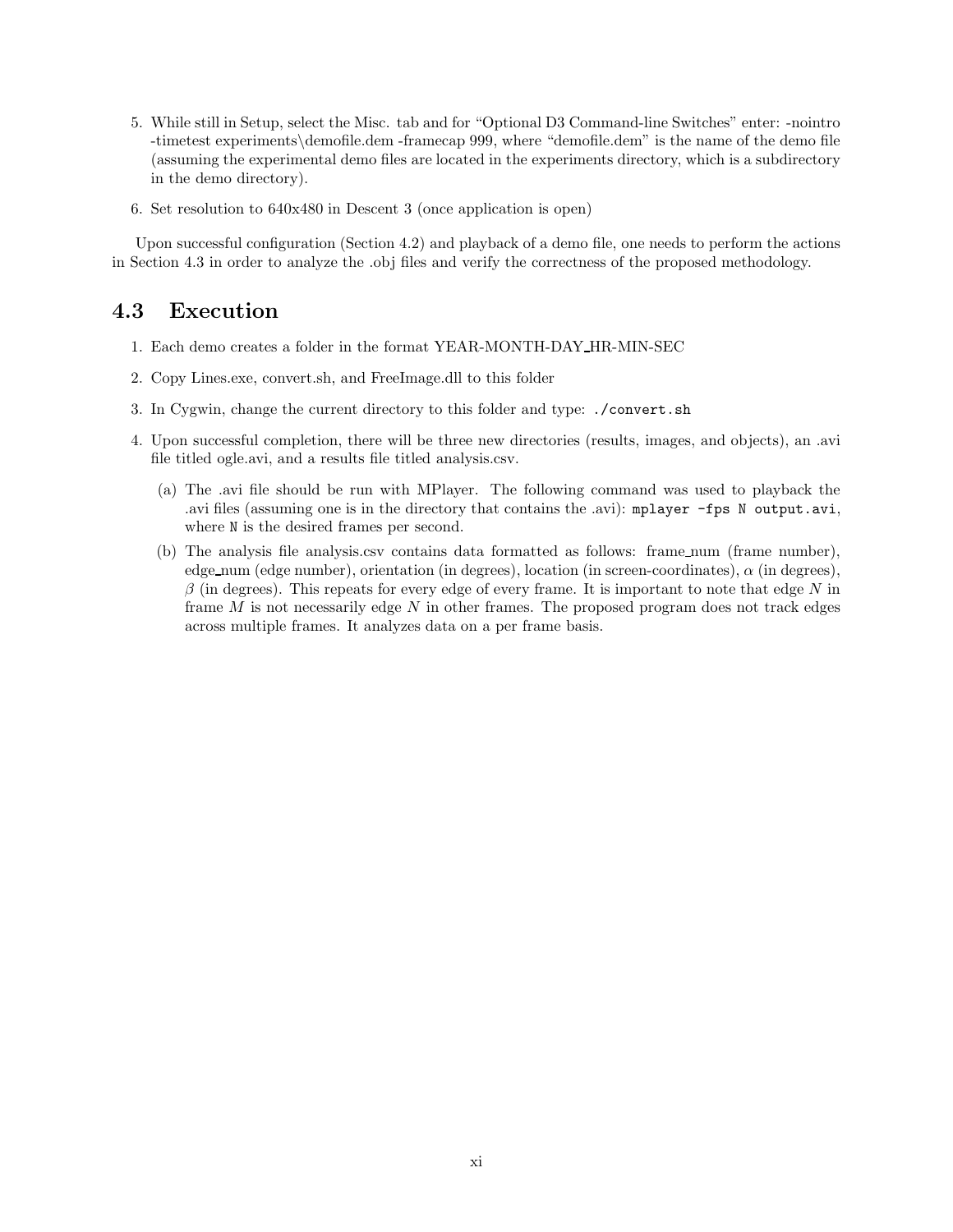## Analysis

To quantitatively analyze the results, 32 of the resulting .jpg images from a demo run were manually inspected. These images were selected at random over the entire length of one demo. The demo started on frame 1 and ended on frame 7752.

#### 5.1 Horizon Orientation

To analyze the accuracy of the proposed horizon orientation methodology from Section 3.3, 32 images from Section 5.2 were manually inspected. The horizon angle in each image was manully computed by locating the endpoints of what was believed to be the horizon line and by taking the arctan of this data. The generated data can be found in Figure 5.1 (angles in degrees).

Table 5.1 shows that the horizon calculation from Section 3.3 is a good approximation to the actual horizon orientation. The root mean square error (RMSE) was computed using Equation 5.1 ( $p_1...p_n$  are the orientations calculated by the proposed methodology,  $m_1...m_n$  are the manually calculated orientations, and  $n$  is the number of test frames). The RMSE measures the accuracy of the previously mentioned approximation to the horizon orientation. Intuitively, it is desirable to to minimize the error. The RMSE was found to be 0.190520, meaning that on average the error was around 0.190520 degrees.

$$
RMSE = \sqrt{\frac{(p_1 - m_1)^2 + (p_2 - m_2)^2 + \dots + (p_n - m_n)^2}{n}}
$$
(5.1)

#### 5.2 Orthogonal Edges

The information found in Table 5.2 was of interest: the number of true positives (TP) (the number of edge correctly identified as being of interest), the number of true negatives (TN) (the number of edges correctly identified as being not of interest), the number of false positives (FP) (the number of edges identified as being of interest that should not have been), the number of false negatives (FN) (the number of edges that were not identified as being of interest that should have been), sensitivity (the fraction of edges that are of interest which were correctly detected, also known as the true positive fraction (TPF), the false positive fraction (FPF) (the fraction of edges that are not of interest which are incorrectly classified as not of interest), and the specificity  $((1 - FPF))$ .

Sensitivity and specificity are of utmost importance. The closer to 1 these values are, the more accurate and correct the methodology is. The values for TP, FP, and FN were calculated by manually counting the edges in the image. The value for TN was provided by the program. The remaining values were calculated by the formulas given in Table 5.2. The results are shown in Table 5.3.

As Table 5.4 shows, the overall results from the proposed methodlogy are promising. Over the 32 analyzed images, the findings show that on average, sensitivity is 1.000 and specificity is 0.984.

However, there is one case that the proposed methodology fails to capture. In some scenes, the moth flies alongside the face of a rectangular object and the face occupies the entire screen. In this case, an in-game screenshot of the scene reveals no geometry and the geometrical data contains the occluded geometry and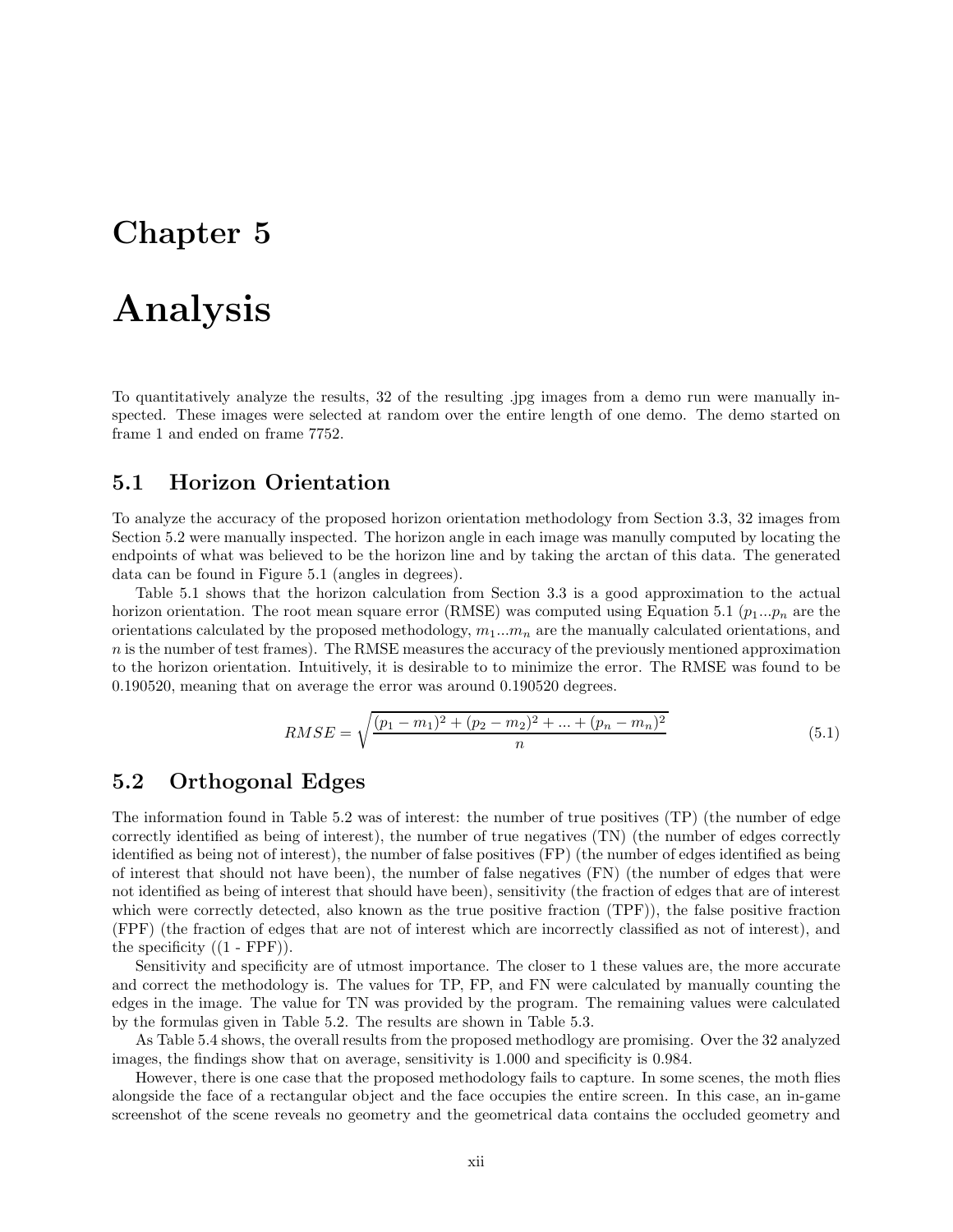| Frame        | Program Orientation | Manual Orientation |  |
|--------------|---------------------|--------------------|--|
| $\mathbf{1}$ | $-0.273055$         | $-0.369050$        |  |
| 256          | $-0.273055$         | $-0.369645$        |  |
| 509          | $-3.112016$         | $-3.372115$        |  |
| 805          | $-26.106232$        | $-26.233011$       |  |
| 1004         | $-0.205696$         | $-0.318307$        |  |
| 1267         | $-0.348081$         | $-0.313660$        |  |
| 1513         | 21.830700           | 21.801409          |  |
| 1763         | $-0.052990$         | 0.000000           |  |
| 2013         | 0.040491            | 0.000000           |  |
| 2268         | $-2.108806$         | $-2.216794$        |  |
| 2516         | 0.203742            | $-0.092562$        |  |
| 2795         | $-2.554685$         | $-2.615755$        |  |
| 3004         | $-0.405929$         | $-0.830315$        |  |
| 3264         | $-0.030439$         | 0.000000           |  |
| 3511         | 10.110803           | 9.730127           |  |
| 3782         | $-30.005651$        | $-29.536463$       |  |
| 4007         | $-8.633488$         | $-8.759983$        |  |
| 4284         | 0.063965            | $-0.092115$        |  |
| 4495         | 0.048302            | $-0.095493$        |  |
| 4785         | $-4.028216$         | $-4.151285$        |  |
| 5015         | $-0.344200$         | $-0.558965$        |  |
| 5274         | $-7.564497$         | $-7.678964$        |  |
| 5507         | 1.302736            | 1.295645           |  |
| 5774         | $-0.045837$         | $-0.184824$        |  |
| 6008         | 0.081636            | $-0.092264$        |  |
| 6271         | 12.297679           | 12.440856          |  |
| 6509         | 32.821873           | 32.780685          |  |
| 6804         | $-23.935978$        | $-23.971022$       |  |
| 7010         | $-0.039531$         | $-0.184527$        |  |
| 7262         | $-1.414261$         | $-1.704165$        |  |
| 7512         | $-1.414261$         | $-1.612204$        |  |
| 7752         | $-1.414261$         | $-1.609540$        |  |

Table 5.1: To quantitatively analyze the horizon orientation detection algorithm, 32 of the resulting .jpg images from a demo run were inspected. These images were selected at random over the entire length of one demo. The demo started on frame 1 and ended on frame 7752. The data shows how the approximation to the horizon orientation (Program Orientation) compares to the actual horizon (Manual Orientation), which was manually computed (The horizon angle in each image was manually computed by tracking the endpoints of what was believed to be the horizon line and by taking the arctan of this data). All angles are in degrees.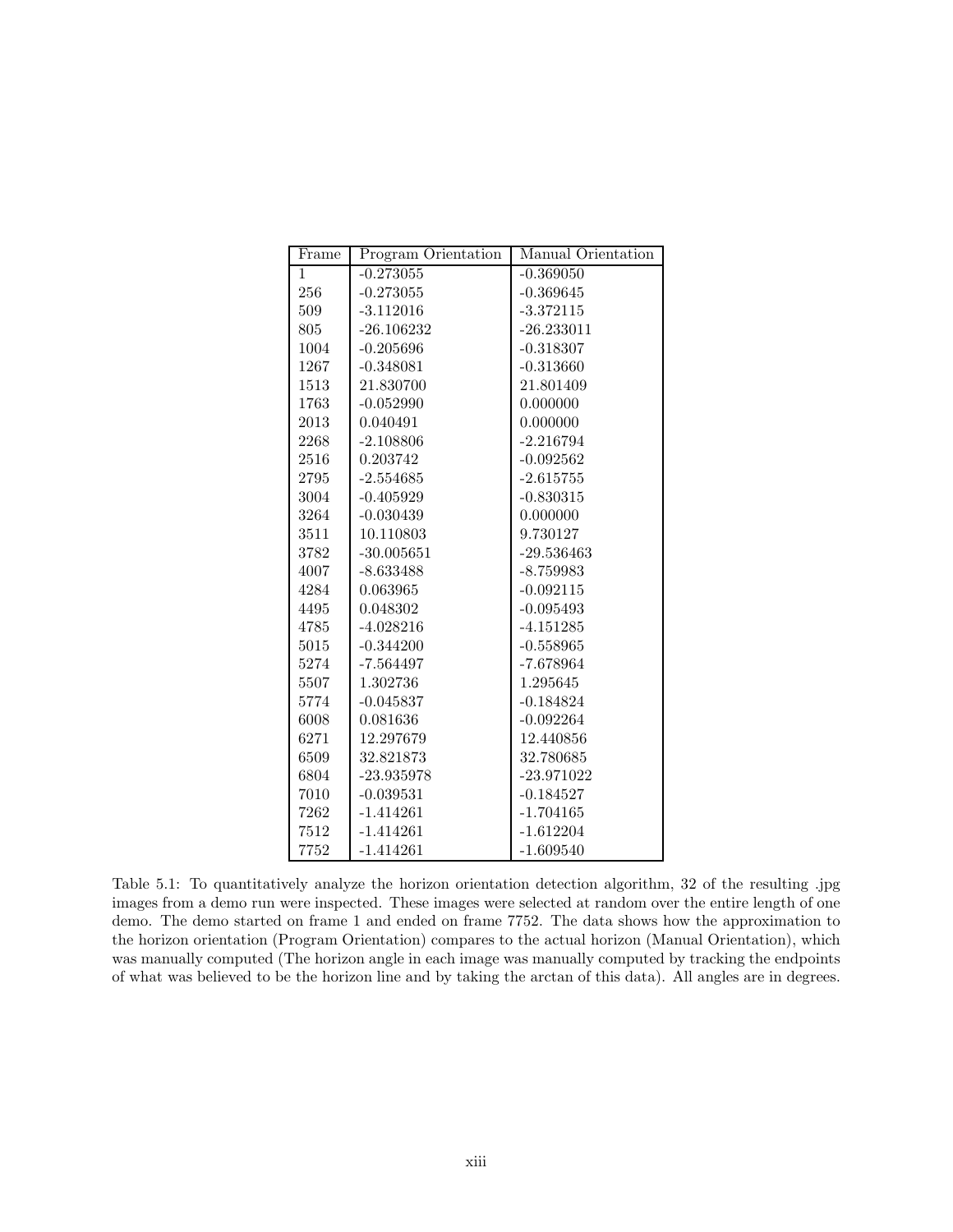| Term                          | Definition                                                         |
|-------------------------------|--------------------------------------------------------------------|
| True Positive (TP)            | The number of edges correctly identified as being                  |
|                               | of interest.                                                       |
| True Negative (TN)            | The number of edges correctly identified as being                  |
|                               | not of interest.                                                   |
| False Positive (FP)           | The number of edges identified as being of interest                |
|                               | that should not have been.                                         |
| False Negative (FN)           | The number of edges that were not identified as being              |
|                               | of interest that should have been.                                 |
| Sensitivity                   | $[TP/(TP + FN)]$ The fraction of edges that are of interest        |
|                               | which were correctly detected. Also known as the True              |
|                               | Positive Fraction (TPF).                                           |
| False Positive Fraction (FPF) | $[FP/(TN + FP)]$ The fraction of edges that are <b>not</b>         |
|                               | of interest which are incorrectly classified as being of interest. |
| Specificity                   | $[1 - FPF]$ .                                                      |

Table 5.2: Terms/calculations used in analysis. The numbers generated by these calculations facilitate quantitative analysis of the success of the proposed methodology. Sensitivity and specificity are of utmost importance. The closer to to 1 these values are, the more accurate and correct the methodology is.

draws a border around the scene. Since all detected borders are eliminated, as discussed in Section 3.2, the proposed methodology erroneously analyzes the geometry concealed behind the face of the rectangular object. In this case, the specificity is slightly lower on average because the edges that are included are found erroneously. However, this situation does not frequently occur. As Table 5.3 shows, none of the 32 test frames contained this known failure case.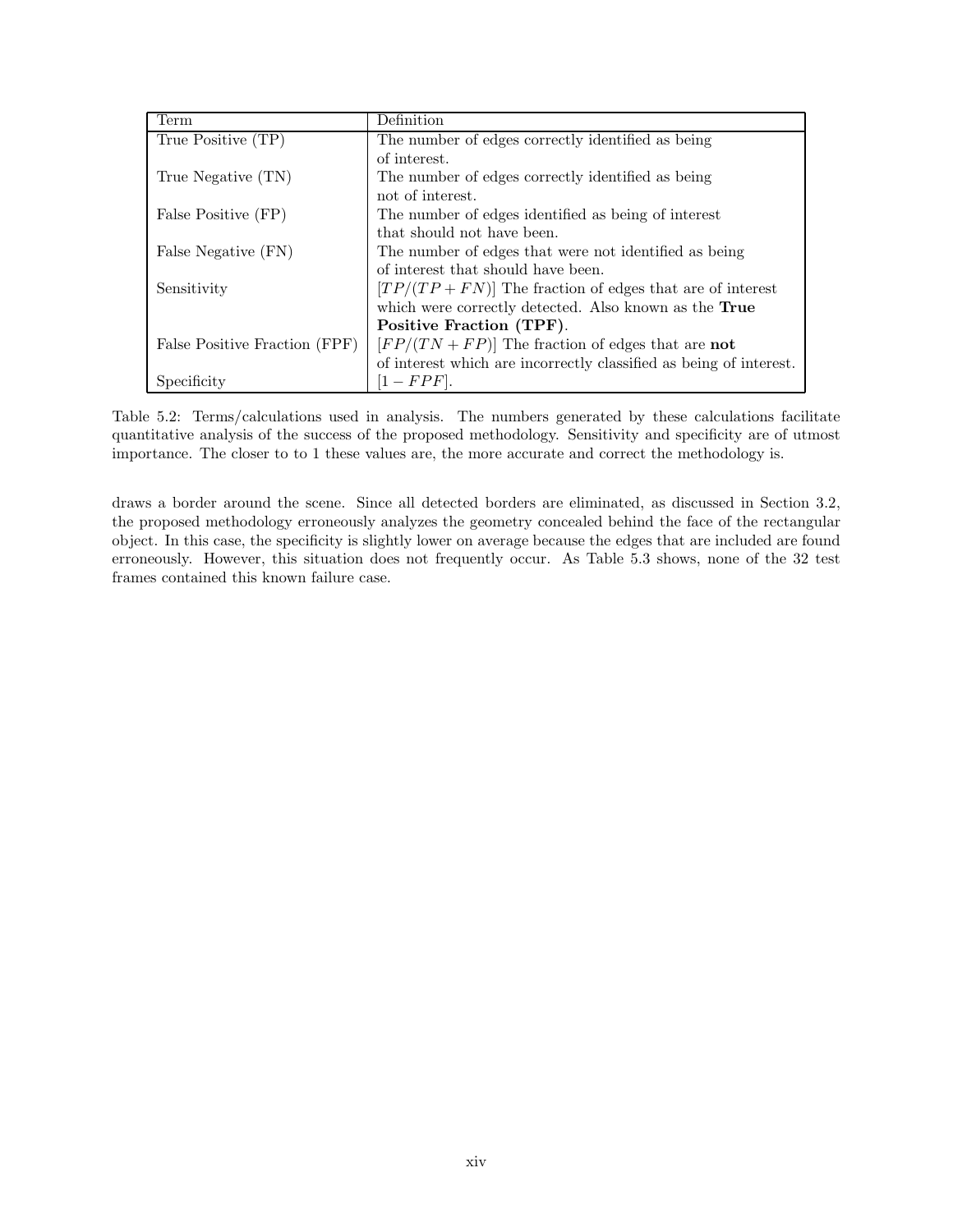| Frame          | TP              | TN               | $\overline{FP}$ | $\overline{FN}$  | Sensitivity | Specificity |
|----------------|-----------------|------------------|-----------------|------------------|-------------|-------------|
| $\overline{1}$ | $\overline{11}$ | $\overline{253}$ | $\overline{4}$  | $\overline{0}$   | 1.000       | 0.984       |
| 256            | 11              | 253              | $\overline{4}$  | $\overline{0}$   | 1.000       | 0.984       |
| 509            | 18              | 143              | 3               | $\overline{0}$   | 1.000       | 0.979       |
| 805            | 25              | 163              | $\overline{0}$  | $\overline{0}$   | 1.000       | 1.000       |
| 1004           | 15              | 160              | $\overline{4}$  | $\overline{0}$   | 1.000       | 0.976       |
| 1267           | 24              | 185              | 3               | $\boldsymbol{0}$ | 1.000       | 0.984       |
| 1513           | 20              | 189              | 3               | $\overline{0}$   | 1.000       | 0.984       |
| 1763           | 24              | 181              | 3               | $\overline{0}$   | 1.000       | 0.984       |
| 2013           | 19              | 247              | 6               | $\overline{0}$   | 1.000       | 0.976       |
| 2268           | 21              | 156              | 3               | $\overline{0}$   | 1.000       | 0.981       |
| 2516           | 22              | 189              | $\overline{5}$  | $\overline{0}$   | 1.000       | 0.974       |
| 2795           | 15              | 169              | $\overline{4}$  | $\overline{0}$   | 1.000       | 0.977       |
| 3004           | 17              | 179              | $\overline{4}$  | $\overline{0}$   | 1.000       | 0.978       |
| 3264           | 22              | 190              | $\overline{4}$  | $\overline{0}$   | 1.000       | 0.979       |
| 3511           | 18              | 217              | $\mathbf{1}$    | $\overline{0}$   | 1.000       | 0.995       |
| 3782           | 35              | 317              | $\overline{0}$  | $\overline{0}$   | 1.000       | 1.000       |
| 4007           | 26              | 243              | 3               | $\overline{0}$   | 1.000       | 0.988       |
| 4284           | 21              | 184              | 3               | $\overline{0}$   | 1.000       | 0.984       |
| 4495           | 21              | 169              | $\overline{2}$  | $\overline{0}$   | 1.000       | 0.988       |
| 4785           | 28              | 263              | $\overline{5}$  | $\overline{0}$   | 1.000       | 0.981       |
| 5015           | 15              | 194              | 3               | $\overline{0}$   | 1.000       | 0.985       |
| 5274           | 22              | 193              | $\overline{1}$  | $\overline{0}$   | 1.000       | 0.995       |
| 5507           | 19              | 242              | $\overline{7}$  | $\overline{0}$   | 1.000       | 0.972       |
| 5774           | 20              | 134              | $\overline{2}$  | $\overline{0}$   | 1.000       | 0.985       |
| 6008           | 19              | 157              | $\overline{4}$  | $\overline{0}$   | 1.000       | 0.975       |
| 6271           | 24              | 220              | $\overline{0}$  | $\overline{0}$   | 1.000       | 1.000       |
| 6509           | 24              | 267              | $\mathbf 1$     | $\overline{0}$   | 1.000       | 0.996       |
| 6804           | 28              | 245              | 3               | $\overline{0}$   | 1.000       | 0.988       |
| 7010           | 22              | 182              | $\overline{4}$  | $\overline{0}$   | 1.000       | 0.978       |
| 7262           | 24              | 159              | $\overline{5}$  | $\overline{0}$   | 1.000       | 0.970       |
| 7512           | 24              | 159              | 5               | $\overline{0}$   | 1.000       | 0.970       |
| 7752           | 24              | 159              | 5               | $\overline{0}$   | 1.000       | 0.970       |

Table 5.3: To quantitatively analyze the quality of the proposed vertical line detection algorithm, 32 of the resulting .jpg images from a demo run were manually inspected. These images were selected at random over the entire length of one demo. The demo started on frame 1 and ended on frame 7752. The data in this table was generated by using the calculations from Table 5.2 and from manually inspecting the images. The data shows the correctness and completeness of the proposed methodology for orthogonal edge detection.

| Sensitivity | Specificity |
|-------------|-------------|
| 1.000000    | 0.983913    |

Table 5.4: Overall data from Table 5.3. The values from Table 5.3 were summed and used in the equations from Table 5.2 in order to create an overall value for each field.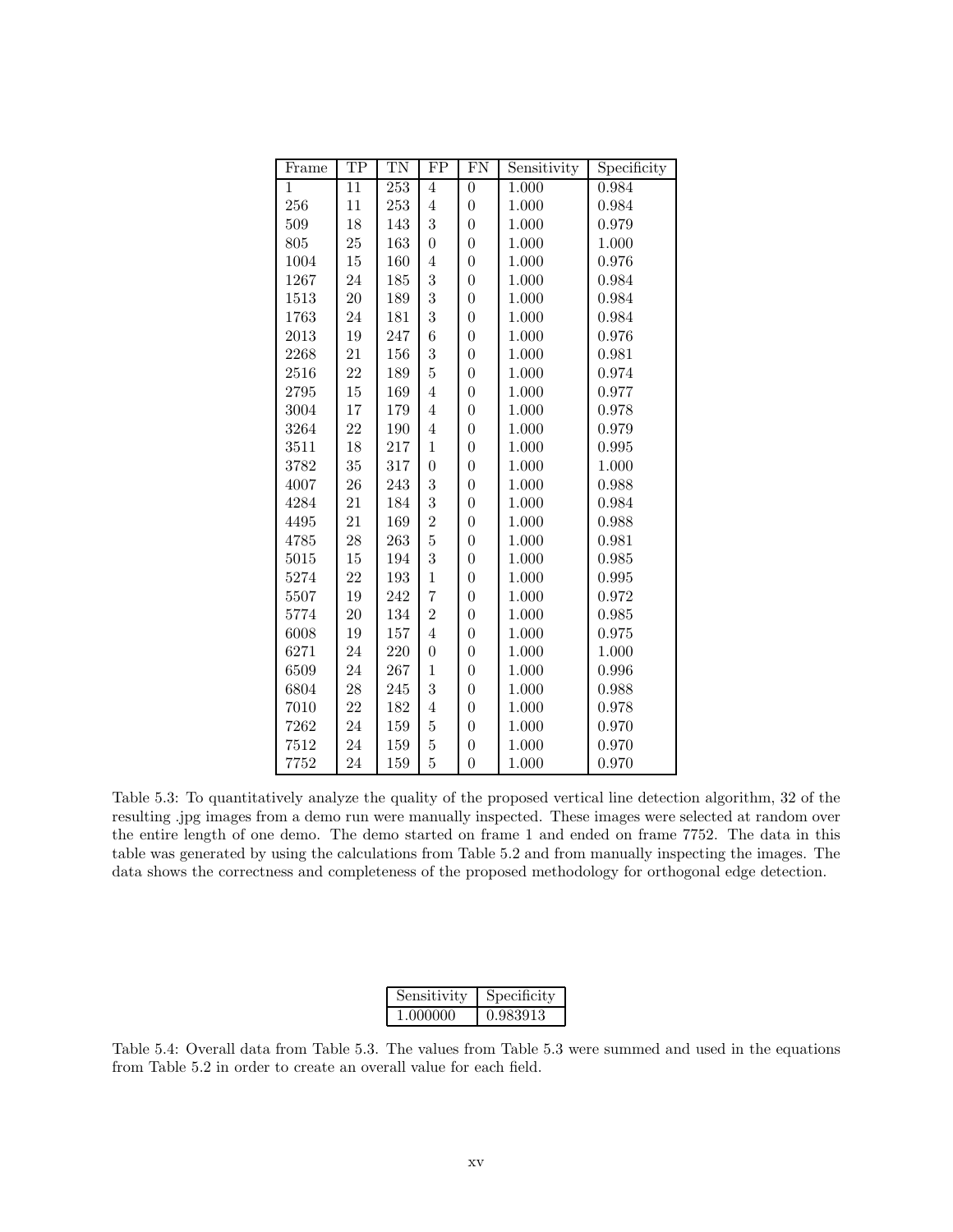## Conclusion

Though the previous work in this area [6] was promising, a better solution was still needed in order to generate useful data. The proposed methodology is robust and accurate enough to generate such data. The work done by Madsen [6] was incomplete, did not provide results for all stages, and could still be enhanced by improvements to accuracy and efficiency. The proposed solution is complete, provides analysis for every frame in a demo, and though it has some limitations (Section 5), the level of accuracy and efficiency achieved reduces the work required to extract the data needed for further analysis of moth behavior.

In order to improve upon this methodology, the number of False Positives could be reduced. When a specificity less than 1 is returned, it is because it over-detected the number of orthogonal edges. Moreover, some of the steps from Chapter 3 could be combined to optimize the proposed methodology. For example, Section 3.3 and Section 3.5 could be combined. The second and fourth edges of each polygon could be selected and then occlusion detection could be performed. Doing this in one pass would improve upon the current implementation. However, in order to aid in project maintenance, the code was kept readable and the steps independent. Lastly, even though the information being sent to the GPU is in screen coordinates, the vertices do contain some depth information. The depth information is in homogeneous coordinates, which means depth values are scaled to the range  $[-1.0, 1.0]$ . From empirical observation, the z-coordinates of the vertices were found to cluster around -0.9. However, there is enough depth information to make use of the depth buffer, as shown in Figure 6.1. To aid in solving the problem when the moth flies alongside a face, the depth data could be used.

The proposed methodology is consistent and robust. Analysis shows promising results with minimal erroneous conditions. The quality of the horizon detection algorithm is of special importance. A RMSE of 0.190520 means that on average the error is around 0.190520 degrees. Given that the horizon orientation serves as the basis for orthogonal edge detection, having such a low RMSE greatly increases the accuracy of the proposed orthogonal edge detection methodology.

As discussed above, work can be done to make the methodology more correct and robust, but in its current state, a strong underlying methodology has been developed that can be the basis for any future work relating to this project.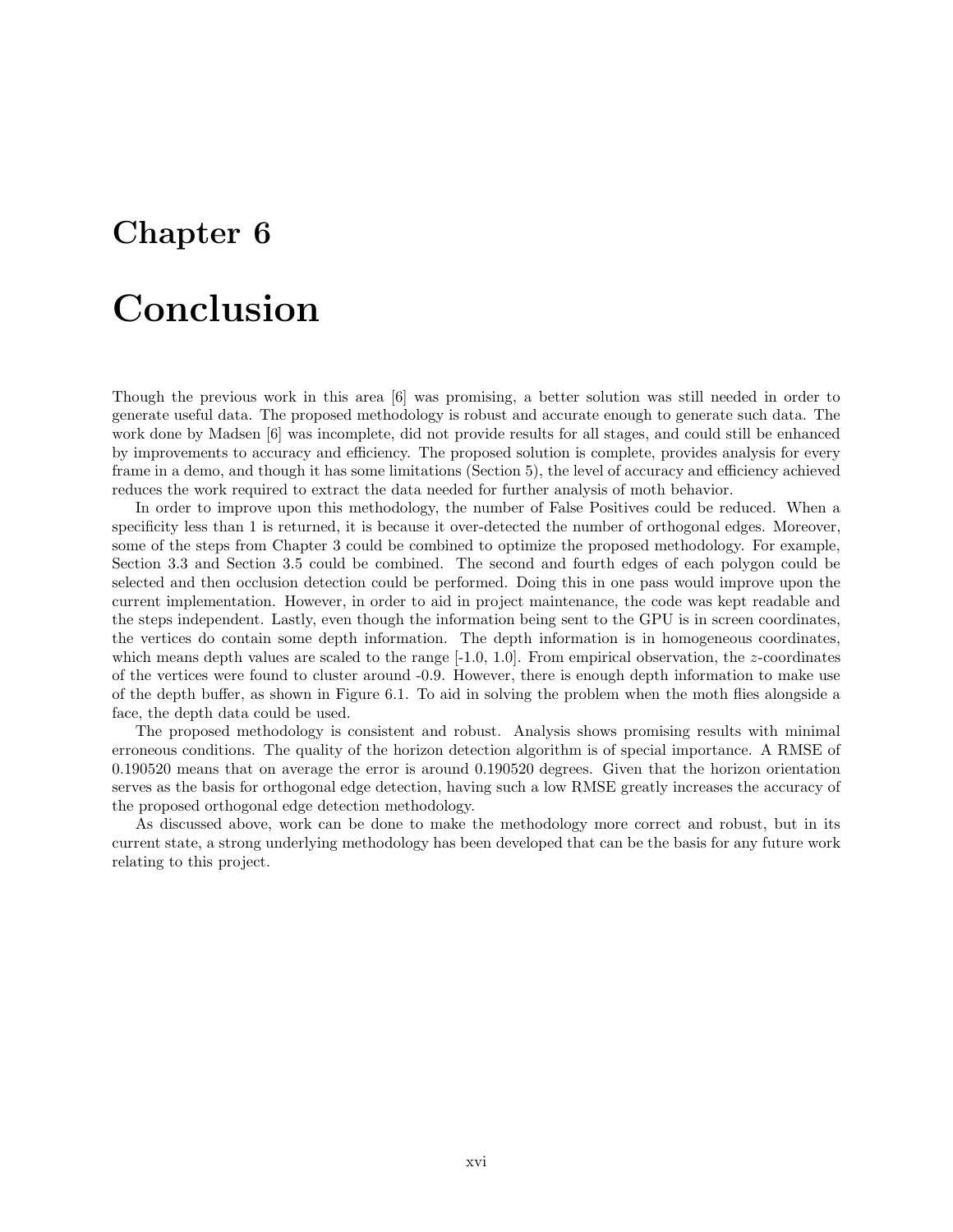

Figure 6.1: Rendering the .obj data using the depth buffer (the smaller square polygons are from the UI elements). This rendering demonstrates how the limited depth data in the .obj files can be used to perform occlusion testing. However, as this scene also highlights, some of the data information is incorrect (notice how a some of the smaller blocks are completely encompassed by a larger block and appear to be closer to the camera).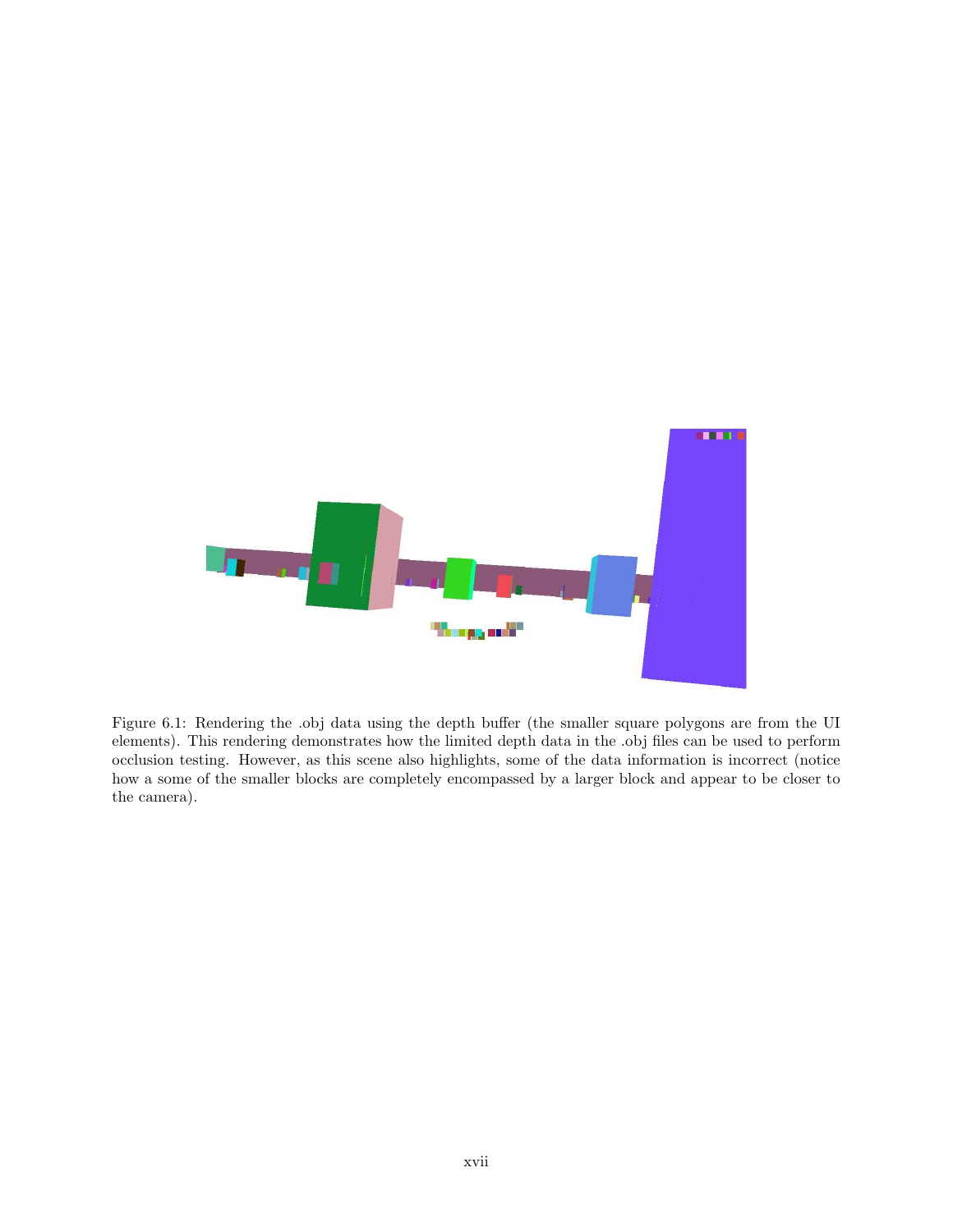## Acknowledgments

Special thanks to Jack Gray for providing the data sets and background information relating to moth physiology. Thanks to Michael Frumin, R&D Tehnical Director at Eyebeam, for making OGLE compatible with Descent 3, Tony Arkles for lending his technical expertise/advise to the project, and most importantly, a very special thanks to Mark Eramian, who made this research possible. This research was funded in part by the Natural Sciences and Engineering Research Council (NSERC).